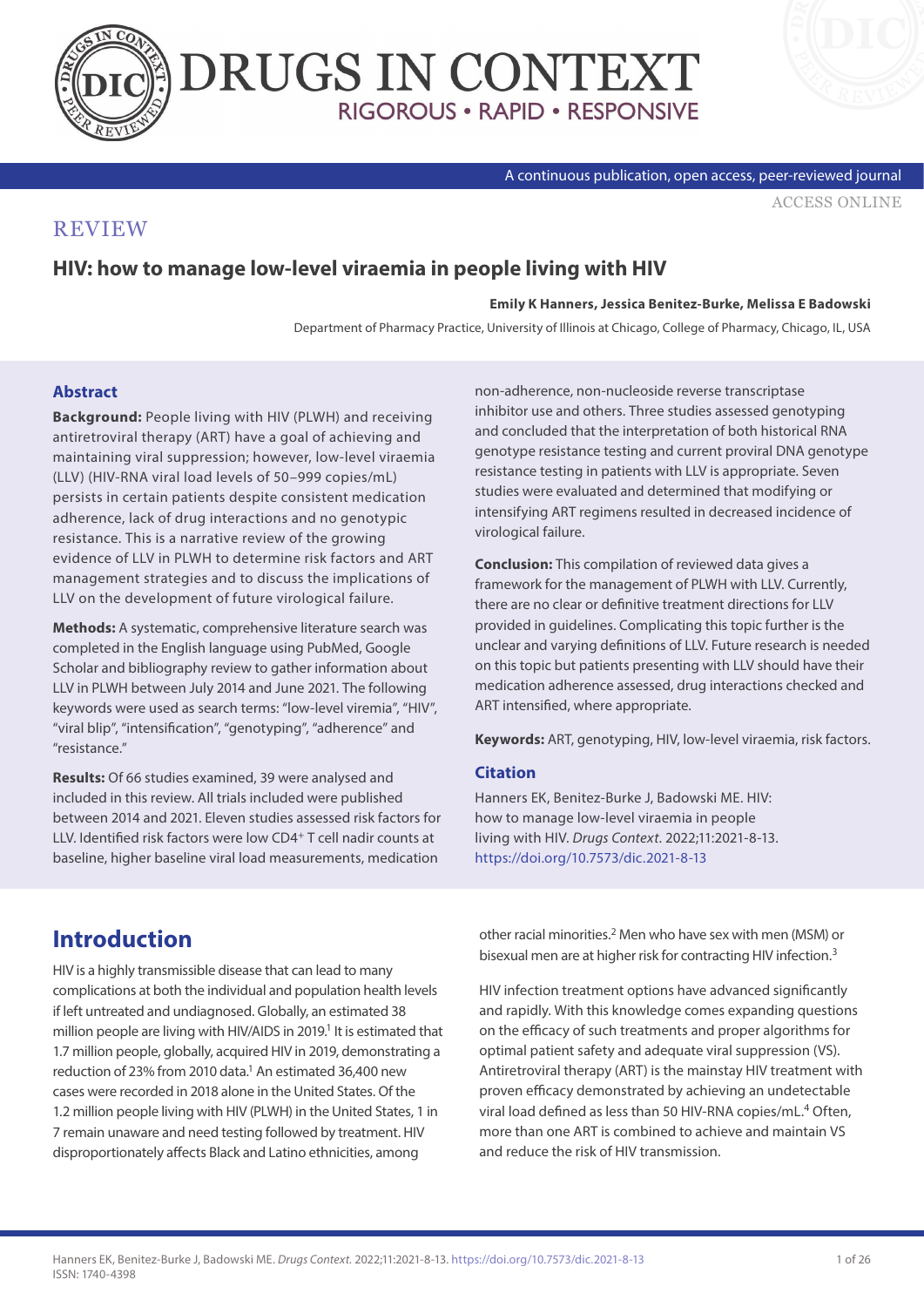VS levels are clearly defined, whereas persistent low-level viraemia (LLV) that is detectable is not. Most definitions of LLV range from  $>50$  to 999 copies/mL.<sup>5</sup> Managing patients with LLV remains challenging, and the best strategy is unclear. LLV is often subcategorized into very-LLV (VLLV, less than 20 copies/mL) due to progress in technological abilities to detect viral loads.<sup>6</sup> LLV is hypothesized to exist from continued viral replication in sanctuary sites within the body that are unsuccessfully reached by ART or by potentially infected latent cells being stimulated to release HIV.6 Risk factors for the development of LLV have been studied but remain inconclusive and are likely to be multifactorial.<sup>6</sup> Respected and followed treatment guidelines differ in their strategy to manage patients with LLV. It is important to distinguish LLV from a viral blip or drug resistance. A viral blip is detectable viraemia that is preceded and followed by VS.6 The objective of this manuscript is to provide a contemporary narrative review of studies using

modern ART in the management of patients with LLV and provide consensus evidence on the best approach and clinical consequences of LLV.

## **Methods**

A systematic, comprehensive literature search was completed in the English language using PubMed, Google Scholar and bibliography review to gather information about LLV in PLWH. The following keywords were used: "low-level viremia", "HIV", "viral blip", "intensification", "genotyping", "adherence" and "resistance". Filters included July 2014 to June 2021 due to the most recent LLV review article being in July of 2014 with older antiretrovirals being the cornerstone of ART.<sup>7</sup> Articles were excluded if they did not specifically discuss LLV implications in HIV and if they included any persons under the age of 18; only articles in English were included in this study (Figure 1).

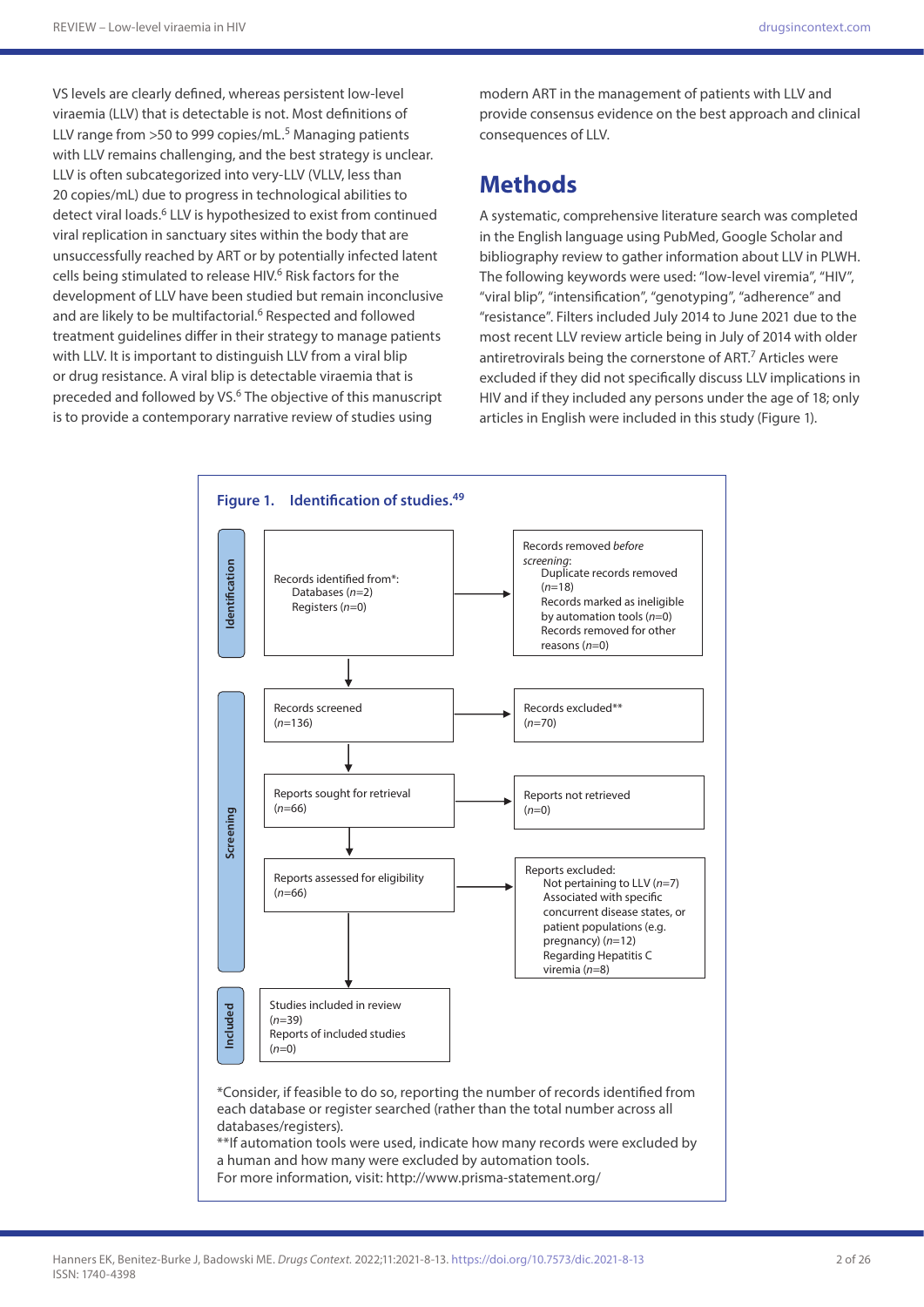# **Results**

### Risk factors

Little is known about the global prevalence of LLV with rates ranging from 3% to 10%.6 Recent studies indicated that 24% $8$  to 38.7% $9$  of study populations acquired LLV but their populations were considered to be lacking in resources in comparison to other studies with lower rates.<sup>6,10</sup> LLV is becoming increasingly prevalent with better testing methods, such as more specific viral load assays, yet there is little guidance on clinical management.<sup>4,11,12</sup> With definitions of LLV differing between studies and guidelines, it is difficult to properly assess true rates of LLV within any given population (Table 1).4,11–13 It is unclear how many PLWH with LLV go on to develop virological failure (VF); however, a recent study revealed that the cumulative incidence rates were much higher in non-virally suppressed PLWH as well as with high LLV (200– 400 copies/mL) with increased duration of LLV.<sup>14</sup> Another study reported that 38.2% of PLWH who experience LLV go on to develop VF.15 The risk of developing LLV may be multifactorial but there are some noticeable risk factors that have been identified in studies aiming to answer the question of what leads to LLV and what are indicators of subsequent VF.8,9,13,15-17 If healthcare providers can identify these risk factors, it can lead to being able to predict and manage LLV and, ultimately, prevent VF.

Of the 52 articles found using the search terms "HIV", "low-level viremia" and "risk factors" with a filter for articles published between 2014 and 2021, 7 were assessed (Table 2).<sup>8,9,14,16-23</sup> Factors associated with LLV included CD4+ baseline nadir counts (<200 cells/mm3),8,9,17,24 baseline viral loads of  $>1.000.000$  copies/mL, $8,9,17,24$  non-adherence, $8$  non-nucleoside reverse transcriptase inhibitor (NNRTI) use<sup>8,17</sup> and shorter duration of VS prior to ART switch from protease inhibitor (PI) to integrase strand transfer inhibitor (INSTI).<sup>16</sup> Furthermore, other factors associated with LLV leading to subsequent VF were LLV coupled with a high-level viraemic spike of >1000 copies/mL $,9,24$  PI use compared to NNRTI,<sup>18</sup> ART experience<sup>18</sup> and restarting therapy at the start of the study, age  $<$  50 years,  $18$ Black race,17,18 and male sex.18

Various studies reported that increased levels of LLV<sup>10,14,17</sup> with or without mention of duration were risk factors for VF, whilst others found that longer durations of LLV<sup>9,17</sup> with or without high levels of LLV (>200 copies/mL) were also risk factors. LLV and VF risk factors were also assessed in another study conducted by Qin et al.<sup>14</sup> that associated high LLV (>200 copies/mL) and non-suppressed viral loads with a higher rate of VF<sup>10,14</sup> than those who were virally suppressed. Additional factors considered high risk in developing LLV leading to VF included heterosexual acquisition of HIV, ART modification, use of co-trimoxazole during ART, and single or divorced patients.14 Overall, PLWH who were MSM were diagnosed sooner, initiated medical care and ART sooner, were retained in care, and experienced ART modification or switches less

often, reducing their risk of developing LLV and, subsequently, VF. As noted by the authors, this may be due to the overall growing acceptance, resources and support of the MSM community and HIV.14 Changes to ART, including switches to second-line and third-line regimens, may be a factor but different therapy switches showed different levels of VF. It was found that, after 6 months of the new therapy, if the modification was appropriate and necessary as determined by toxicity, VF or for simplification, there was a reduced risk of VF. For PLWH with unnecessary ART switches, changes in therapy led to the possibility of drug resistance especially in switches to third-line agents. This study mentioned maintaining strict ART adherence and the need for proper follow-up after ART switch.14

Another study assessed ART switches from a PI-based regimen to a dolutegravir-based regimen and found that LLV and VLLV development was not significantly different between the two groups but the duration of VS prior to switching or continuation of PI regimen was a factor in the development of LLV or VLLV.16 LLV and VLLV were not associated with VF, and those that did not achieve VS were often suboptimally adherent. This study concluded that switching patients to dolutegravir-based ART after VF on a PI regimen did not increase the risk of LLV or VLLV but shorter VS duration was associated with LLV or VLLV. A Chinese retrospective cohort study aimed to determine risk factors for high-risk LLV and its implications on VF incidence. This study concluded that high LLV (HIV-RNA >400 copies/mL) and the duration of LLV were associated with a higher risk of VF but medium LLV (200–400 copies/mL) and low LLV (50–199 copies/mL) were not.9

Of 18 resulting studies found with search terms including "LLV", "adherence" and "HIV", 7 were included (Table 2).<sup>8,9,14,16-23</sup> As expected, various studies consistently concluded that non-adherence was a determinant of LLV and is very probable to be a predictor of future  $VF<sub>.8,17,19,22,23</sub>$  Many of these studies also concluded other factors that contribute to LLV, including but not limited to drug resistance and higher baseline viral loads and CD4<sup>+</sup> cell counts, similar to risk factors identified previously.8,19,22,23 One study concluded that good adherence may not be significant for achieving viral re-suppression but it is significant for preventing viral non-suppression and virological rebound.20 Furthermore, patients who participated in drug holidays (defined as a >10% difference between overall adherence rate *versus* 60-day refills calculated adherence rates) *versus* patients with persistent non-adherence were more likely to develop LLV. They also concluded that patients with >95% adherence still have detectable HIV-RNA loads, which supports the latent HIV reservoir hypothesis where the virus continuously outputs HIV from infected cells.<sup>21</sup> Unsurprisingly, this study concluded that poor adherence was indeed associated with a higher incidence of LLV.<sup>21</sup> For patients who experienced intermittent LLV, these individuals required more frequent healthcare follow-up visits, which in turn resulted in greater adherence and less likelihood of developing VF.17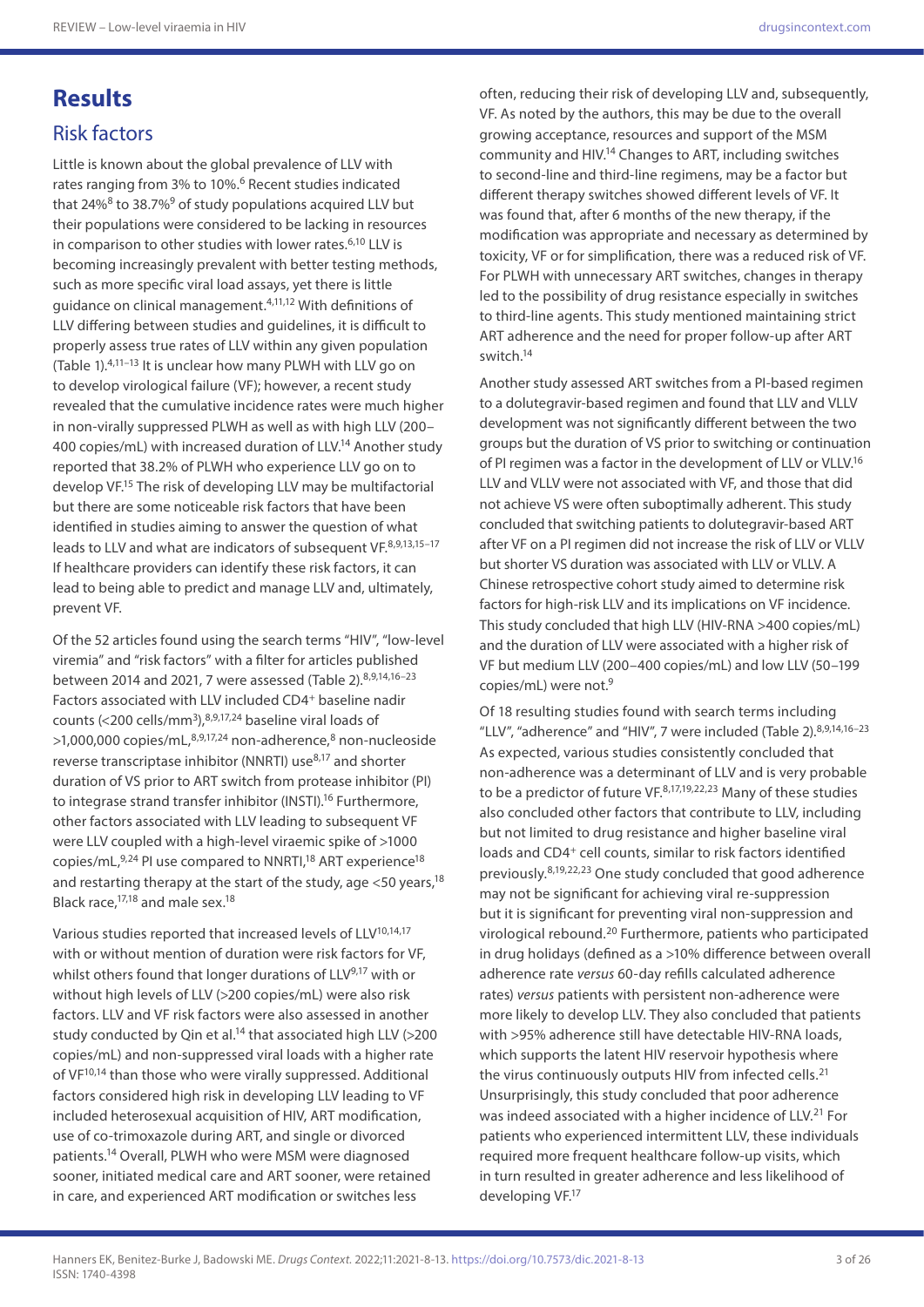| Table 1.                       | Definitions. <sup>4,11-13</sup>                                  |                                                                                                    |                                                                                                                                                    |                                                                                                                             |                                                                                                                                                                                                                                                                       |                                                                                                                                                                                                                                                |
|--------------------------------|------------------------------------------------------------------|----------------------------------------------------------------------------------------------------|----------------------------------------------------------------------------------------------------------------------------------------------------|-----------------------------------------------------------------------------------------------------------------------------|-----------------------------------------------------------------------------------------------------------------------------------------------------------------------------------------------------------------------------------------------------------------------|------------------------------------------------------------------------------------------------------------------------------------------------------------------------------------------------------------------------------------------------|
|                                | <b>JAMA/IAS<sup>4</sup></b>                                      |                                                                                                    | HIVinfo.gov/DHHS <sup>12</sup>                                                                                                                     |                                                                                                                             | EACS <sup>11</sup>                                                                                                                                                                                                                                                    | WHO <sup>13</sup>                                                                                                                                                                                                                              |
| Virological failure            |                                                                  | measurements of HIV-RNA level<br>Two consecutive VL<br>of >200 copies/mL                           | VL measurement levels of <200<br>Inability to maintain HIV-RNA<br>copies/mL                                                                        |                                                                                                                             | HIV-RNA VL of >200 copies/ mL<br>after 6 months of ART                                                                                                                                                                                                                | Two consecutive detectable VL of >1000<br>3-month interval, after being on ART for<br>copies/mL measurements within a<br>at least 6 months                                                                                                     |
| $\geq$                         |                                                                  | VL 50-200 HIV-RNA copies/mL,<br>intermittent or persistent LLV<br>can be further defined as        | $\geq$                                                                                                                                             | RNA levels of <200 copies/mL                                                                                                | Not defined                                                                                                                                                                                                                                                           | HIV-RNA VL measurements of 50-1000<br>copies/mL                                                                                                                                                                                                |
| Viral rebound                  | Not defined                                                      |                                                                                                    | after VS<br>$\geq$<br>$\equiv$                                                                                                                     | RNA levels of 2200 copies/mL,                                                                                               | HIV-RNA VL of >50 copies/mL with<br>formerly undetectable VL                                                                                                                                                                                                          | Not defined                                                                                                                                                                                                                                    |
| Viral blip                     |                                                                  | levels to <1000 copies/mL that<br>returns to undetectable levels<br>An outlier increase in HIV RNA | detectable after VS, followed by a<br>Isolated VL that is transiently<br>return to VS                                                              |                                                                                                                             | Not defined                                                                                                                                                                                                                                                           | of 50-1000 copies/mL with a return to<br>Isolated HIV-RNA VL measurements<br>suppressed levels                                                                                                                                                 |
|                                | American Medical Association; LLV, low-level viraemia; VL, viral |                                                                                                    |                                                                                                                                                    | load; WHO, World Health Organization.                                                                                       | ART, antiretroviral therapy: DHHS, Department of Health and Human Services; EACS, European AIDS Glinical Society; IAS, International AIDS Society; JAMA, Journal of the                                                                                               |                                                                                                                                                                                                                                                |
|                                |                                                                  |                                                                                                    |                                                                                                                                                    |                                                                                                                             |                                                                                                                                                                                                                                                                       |                                                                                                                                                                                                                                                |
| Table 2.                       | Risk factors, 8,9,14,16-23                                       |                                                                                                    |                                                                                                                                                    |                                                                                                                             |                                                                                                                                                                                                                                                                       |                                                                                                                                                                                                                                                |
| Authors<br>Study               | Study design                                                     | time frame<br>Location/                                                                            | Pertinent inclusion/<br>exclusion criteria                                                                                                         | definitions<br>Pertinent                                                                                                    | Results                                                                                                                                                                                                                                                               | Conclusions                                                                                                                                                                                                                                    |
| Zhang, T,<br>2020 <sup>9</sup> | cohort on 2155<br>retrospective<br>16-year<br><b>PLWH</b>        | 2002-2018<br>Shenyang,<br>NE China                                                                 | PLWH receiving first-line<br>ART in China (two NRTIs<br>VL controlled to <50<br>copies/mL after 6<br>and one NNRTI)<br>months of ART<br>Inclusion: | 200-400 copies/mL<br>50-1000 copies/mL<br>(WHO definition of<br>Low LLV: 50-199<br>LLV definition:<br>Medium LLV:<br>$\sum$ | majority were male sex, median<br>ART most commonly used was<br>79.2% homosexual infection,<br>follow-up time was 3.4 years,<br>HIV-RNA copies/mL, median<br>measurement was 4.5 log <sub>10</sub><br>age at diagnosis 37 years,<br>Median baseline VL<br>TDF+3TC+EFV | increased duration of $LLV$ (>3 months,<br>of LLV coupled with a high-level blip<br>Risk factors for VF included any level<br>of >1000 copies/mL (p<0.01) and an<br>HR 3-6 months: 6.2, 6-12 months:<br>$9.74, >12$ months: 7.52) ( $p<0.01$ ) |
|                                |                                                                  |                                                                                                    | VL data were incomplete<br>Exclusion:                                                                                                              | copies/mL                                                                                                                   |                                                                                                                                                                                                                                                                       |                                                                                                                                                                                                                                                |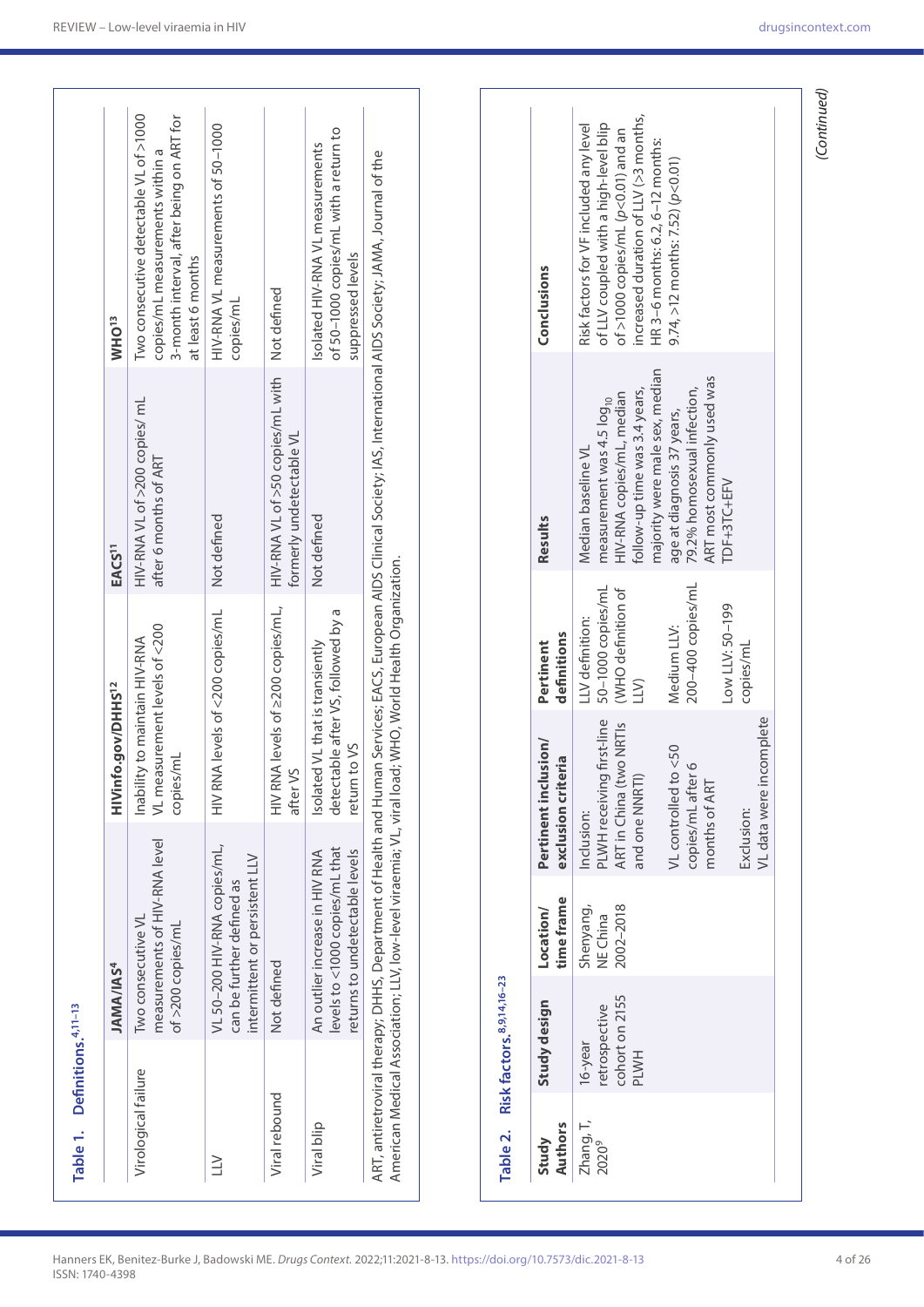| Study design<br>(Continued)                                                         | Location/ | Pertinent inclusion/                                                 | Pertinent                                                   | Results                                                                                                                                                                               | Conclusions                                                                                                                                                                                                             |
|-------------------------------------------------------------------------------------|-----------|----------------------------------------------------------------------|-------------------------------------------------------------|---------------------------------------------------------------------------------------------------------------------------------------------------------------------------------------|-------------------------------------------------------------------------------------------------------------------------------------------------------------------------------------------------------------------------|
| time frame                                                                          |           | teria<br>exclusion crit                                              | definitions                                                 | with increasing levels of LLV and<br>38.7% experienced at least one<br>72.1% of the reported cases of<br>episode of LLV VF increased<br>duration of viraemia                          | high-risk LLV included CD4+ baseline<br>>60 months or didanosine-based<br>Factors that were associated with<br>(p=0.011), baseline VL >1,000,000<br>nadir counts <200 cells/mm <sup>3</sup><br>copies/mL (p=0.006), ART |
|                                                                                     |           |                                                                      |                                                             | those with >400 copies/mL and<br>LLV were considered blips and<br>Least favourable outcomes in<br>only 5.1% of LLV persisted for<br>LLV duration of >12 months<br>more than 12 months | drug regimen (p=0.004) and subtype<br>B infection $(p=0.001)$                                                                                                                                                           |
|                                                                                     |           |                                                                      |                                                             | MLLV or LLLV were not associated<br>for any duration or any level LLV<br>Risk of VF increased with HLLV<br>coupled with high-level blip;<br>with VF                                   |                                                                                                                                                                                                                         |
| 2003-2019<br>Guangxi,<br>China<br>Retrospective<br>follow-up on<br><b>1860 PLWH</b> |           | VL data before ART<br>Available baseline<br>Inclusion:<br>initiation | High LLV defined as<br>VF defined as VL<br>>400 copies/mL   | 6 months of ART were high<br>VL >200 copies/mL after<br>risk for VF                                                                                                                   | non-suppressed viral levels (p<0.001)<br>Risk factors for VF included high LLV<br>(>200 copies/mL) (p<0.001) and                                                                                                        |
|                                                                                     |           | ART for at least<br>6 months                                         | 201-400 copies/mL<br>Low LLV defined as<br>20-200 copies/mL | diagnosis 39 years, median age<br>or cohabitating, median age of<br>group: male sex and married<br>Demographics of high-risk                                                          | Risk factors that were associated with<br>modification, use of co-trimoxazole<br>during ART (p<0.001) and single or<br>LLV: heterosexual acquisition, ART                                                               |
|                                                                                     |           | Two or more VL records<br>during follow-up                           |                                                             | of ART initiation 40 years                                                                                                                                                            | divorced patients                                                                                                                                                                                                       |
|                                                                                     |           | Interval between VL<br>than<br>test not more<br>12 months            |                                                             | group: single or widowed, ART<br>heterosexually, cotrimoxazole<br>modification, acquired HIV<br>for opportunistic infection<br>Risks factors for high-risk                            | High LLV also had the highest<br>cumulative incidence rate for<br>AIDS-related death (p<0.001)                                                                                                                          |
|                                                                                     |           | inclusion<br>Not matching<br>Exclusion:<br>criteria                  |                                                             | prophylactic use (p<0.001)                                                                                                                                                            |                                                                                                                                                                                                                         |

ISSN: 1740-4398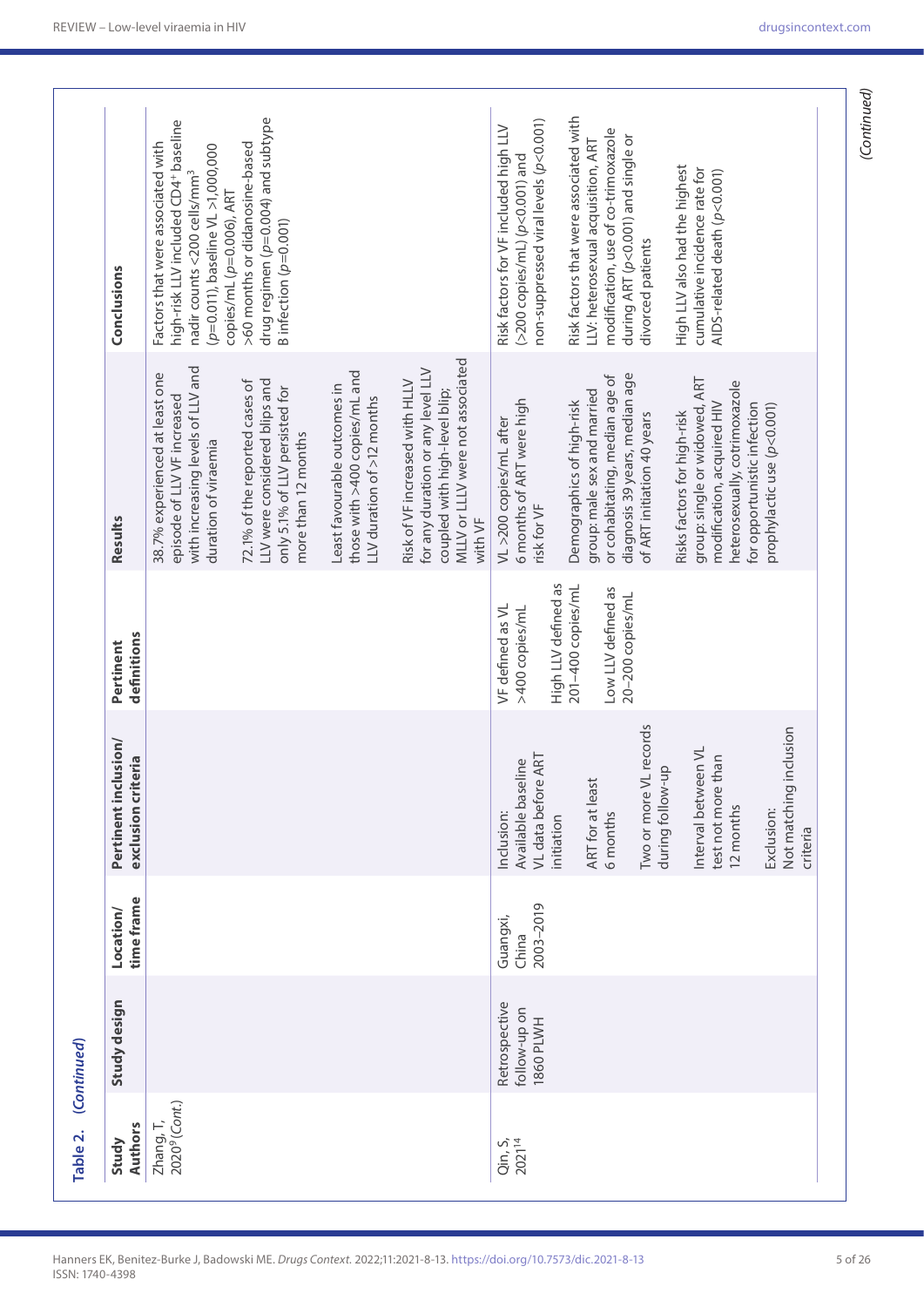| Authors<br>Study                | Study design                                                                        | time frame<br>Location/ | Pertinent inclusion/<br>exclusion criteria                                              | definitions<br>Pertinent                                                                                                  | Results                                                                                                                                                                                                   | Conclusions                                                                                                                |
|---------------------------------|-------------------------------------------------------------------------------------|-------------------------|-----------------------------------------------------------------------------------------|---------------------------------------------------------------------------------------------------------------------------|-----------------------------------------------------------------------------------------------------------------------------------------------------------------------------------------------------------|----------------------------------------------------------------------------------------------------------------------------|
| Gaifer, Z,<br>20208             | Prospective<br>cohort with<br>153 PLWH                                              | Oman, 2020              | PLWH 18 years and older<br>who were taking ART for<br>more than 12 months<br>Inclusion: | measurements of<br>two consecutive<br>LLV defined as<br><b>HIV RNA VL</b>                                                 | years, mean sex: male, median<br>was 48 months, mean age: 44<br>Median duration of follow-up<br>duration of HIV infection was                                                                             | LLV PLWH are at higher risk for VF and<br>should be monitored more closely.<br>LLV has a higher risk of VF ( $\rho$ =0.02) |
|                                 |                                                                                     |                         | and had at least 2 HIV<br>RNA measurements                                              | after 12 months of<br>50-200 copies/ml                                                                                    | 7 years, pretreatment CD4 was<br>171 cells/mm <sup>3</sup> , and ART used                                                                                                                                 | Age, duration of HIV infection,                                                                                            |
|                                 |                                                                                     |                         | 1 year after ART<br>initiation                                                          | ART therapy                                                                                                               | most common backbone being<br>was 2 NNRTI + PI or NNRTI,                                                                                                                                                  | pretreatment HIV RNA, pretreatment<br>CD4 cell counts, adherence, and<br>NNRTI use were associated with                    |
|                                 |                                                                                     |                         |                                                                                         | VF defined as                                                                                                             | Tenofovir + Emtricitabine                                                                                                                                                                                 | secondary subsequent VF in this                                                                                            |
|                                 |                                                                                     |                         | Exclusion:                                                                              | inability to virally                                                                                                      |                                                                                                                                                                                                           | study                                                                                                                      |
|                                 |                                                                                     |                         | ART<br>PLWH not taking                                                                  | suppress HIV RNA<br>levels to $<$ 200                                                                                     | claimed adherence to their ART<br>104/150 patients enrolled                                                                                                                                               |                                                                                                                            |
|                                 |                                                                                     |                         | ART within the first year<br>qn-woll<br>or discontinuation of<br>Death, lost to fol     | copies/mL by 1 year<br>of ART                                                                                             | VS, 37 (24%) had LLV and 53 (35%)<br>regimen; after 12 months of ART,<br>60 (40%) patients had achieved                                                                                                   |                                                                                                                            |
|                                 |                                                                                     |                         |                                                                                         | Secondary VF was<br>defined as the                                                                                        | patients had VF                                                                                                                                                                                           |                                                                                                                            |
|                                 |                                                                                     |                         |                                                                                         | inability to achieve<br>or maintain VS to<br><200 copies/mL                                                               | 1000 patient-months for VS and<br>incidence was 3 and 7 cases per<br>Secondary subsequent VF                                                                                                              |                                                                                                                            |
|                                 |                                                                                     |                         |                                                                                         | after initial VS of <50<br>copies/mL                                                                                      | LLV, respectively                                                                                                                                                                                         |                                                                                                                            |
|                                 |                                                                                     |                         |                                                                                         |                                                                                                                           | Older age (p=0.009), longer HIV<br>$(p=0.027)$ , and NNRTI ( $p=0.023$ )<br>infection duration ( $p=0.0001$ ),<br>higher pretreatment HIV RNA<br>$(p=0.0269)$ , ART adherence<br>and lower CD4 cell count |                                                                                                                            |
|                                 |                                                                                     |                         |                                                                                         |                                                                                                                           | were found to be associated with<br>secondary VF                                                                                                                                                          |                                                                                                                            |
| Chen, GJ,<br>2021 <sup>16</sup> | cohort with 492<br>PLWH included<br>observational<br>Single-centre<br>retrospective |                         | PLWH 20 years and older<br>and received HIV care at<br>Inclusion:<br><b>NTUH</b>        | mL were defined as<br>VL between 50 and<br>999 copies/mL and<br>LLV was defined as<br>20 and 50 copies/<br>events between | initially, PLWH who switched<br>dolutegravir-based regimen<br>PI-based regimen was used<br>regimens were given a                                                                                          | therapy does not increase the risk of<br>Switching to dolutegravir-based<br><b>VLLV or LLV</b>                             |

ISSN: 1740-4398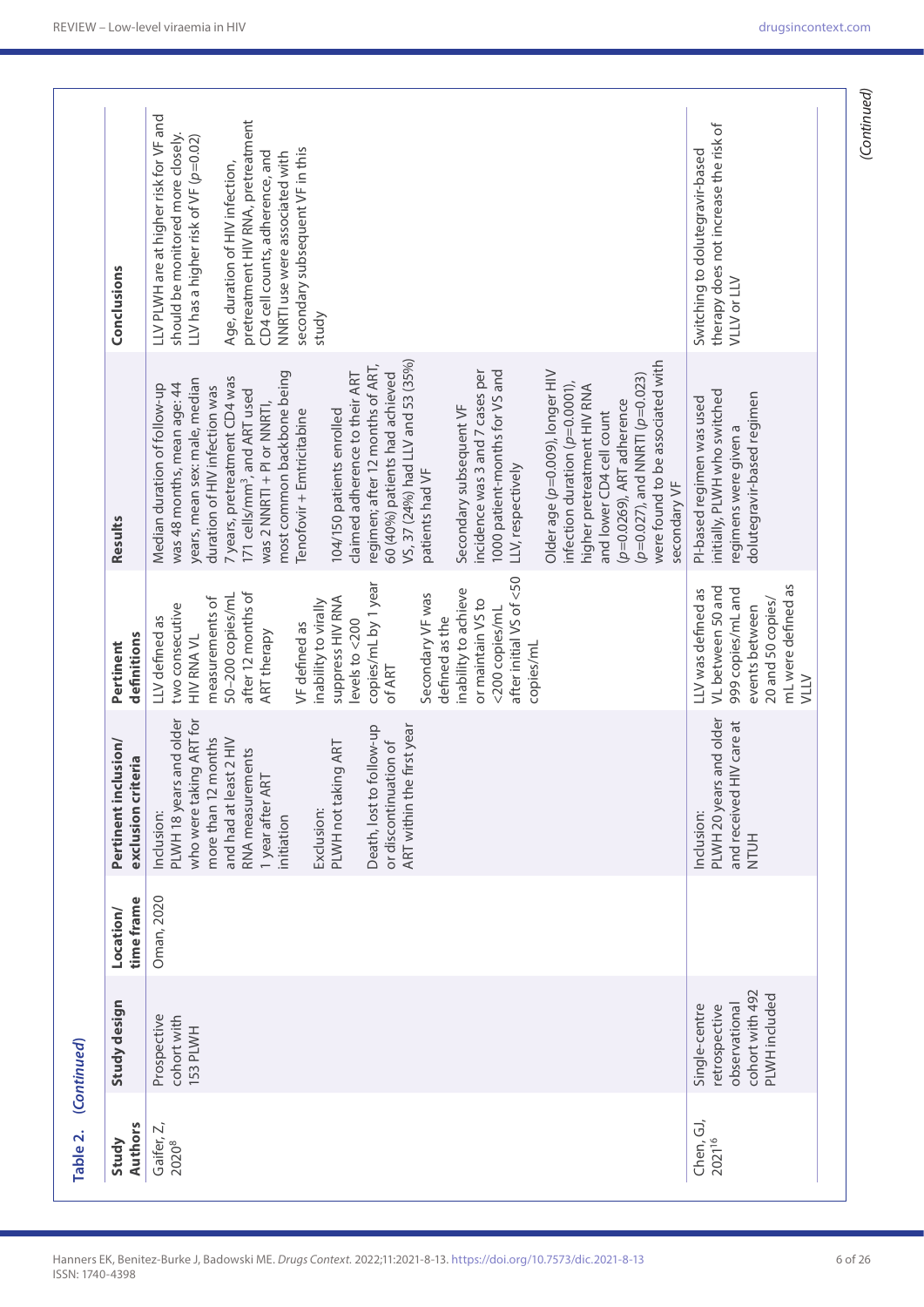| Study design                                      |                                              |                                                                                                                                            |                                                                                                  |                                                                                                                                          |                                                                                                                                                                                                                                            |
|---------------------------------------------------|----------------------------------------------|--------------------------------------------------------------------------------------------------------------------------------------------|--------------------------------------------------------------------------------------------------|------------------------------------------------------------------------------------------------------------------------------------------|--------------------------------------------------------------------------------------------------------------------------------------------------------------------------------------------------------------------------------------------|
|                                                   | time frame<br>Location/                      | Pertinent inclusion/<br>exclusion criteria                                                                                                 | definitions<br>Pertinent                                                                         | Results                                                                                                                                  | Conclusions                                                                                                                                                                                                                                |
|                                                   | University<br>National<br>Hospital<br>Taiwan | who received boosted or<br>intolerance to first-line<br>NNRTI-based therapy<br>Previous VF or                                              |                                                                                                  | virally suppressed; PLWH who<br>Risks of developing VLLV or<br>groups in PLWH who were<br>LLV were similar between                       | No difference in risk of developing<br>LLV in PI-based and Dolutegravir-<br>based groups                                                                                                                                                   |
|                                                   | September<br>between<br>(NTUH)               | with VL <200 copies/mL<br>for more than 6 months<br>unboosted PI regimens                                                                  |                                                                                                  | experienced VF, suboptimal<br>adherence was reported                                                                                     | Shorter duration of VS was identified<br>as a risk factor                                                                                                                                                                                  |
|                                                   | April 20, 2017<br>1,2016, and                | Previous treatment<br>Exclusion:                                                                                                           |                                                                                                  | VLLV or LLV was not found to be<br>associated with VF                                                                                    |                                                                                                                                                                                                                                            |
|                                                   |                                              | genotypic resistance to<br>PLWH with emergent<br>failure to INSTIs and<br>dolutegravir                                                     |                                                                                                  | factor for VLLV or LLV after switch<br>Shorter duration of VS is a risk                                                                  |                                                                                                                                                                                                                                            |
|                                                   | The United<br>1996-2017<br>States,           | ART initiation during the<br>study period that had at<br>nitiation whilst on ART<br>east two documented<br>VL 6 months after<br>Inclusion: | 200-1000 copies/mL<br>high LLV was a VL of<br>LLV was defined as<br>50-199 copies/mL,<br>LLV was | Median age 29.2 years, 93% men,<br>NNRTI-based ART regimen was<br>CD4 count was 454 cells/µL,<br>racially diverse, median<br>most common | lower CD4 <sup>+</sup> nadir (p<0.0001), treated<br>Risk factors for VF in this study were<br>(p<0.0001), longer median duration<br>from diagnosis to ART initiation, a<br>Black race (p=0.02), diagnosed<br>with HIV before the year 2000 |
| 2006 PLWH were<br>beneficiaries,                  |                                              | Those not meeting the<br>inclusion criteria<br>Exclusion:                                                                                  | intermittent LLV and<br>subcategorized into<br>persistent LLV                                    | associated with VF were high LV<br>and persistent LLV, ARV prior to<br>ART, Black ethnicity (p<0.001)<br>Risk factors found to be        | (p<0.0001), participants with high LV<br>an ART regimen with unboosted PI<br>ART initiation (p<0.0001), initiated<br>with mono or dual ARV prior to                                                                                        |
| analysis was a<br>included, this<br>retrospective |                                              |                                                                                                                                            | suppressed was<br>defined as VL<br>Continuously                                                  | higher VL at ART initiation<br>(p<0.008)                                                                                                 | (200-1000 copies/mL) and persistent<br>LLV (50-199 copies/mL on more than<br>25% of measurements)                                                                                                                                          |
|                                                   |                                              |                                                                                                                                            | <50 copies/mL                                                                                    | NNRTI or INSTI use were found to<br>Older age at ART initiation and<br>be protective factors                                             |                                                                                                                                                                                                                                            |
|                                                   |                                              |                                                                                                                                            |                                                                                                  | significant and should be<br>Persistent LLV is clinically<br>addressed                                                                   |                                                                                                                                                                                                                                            |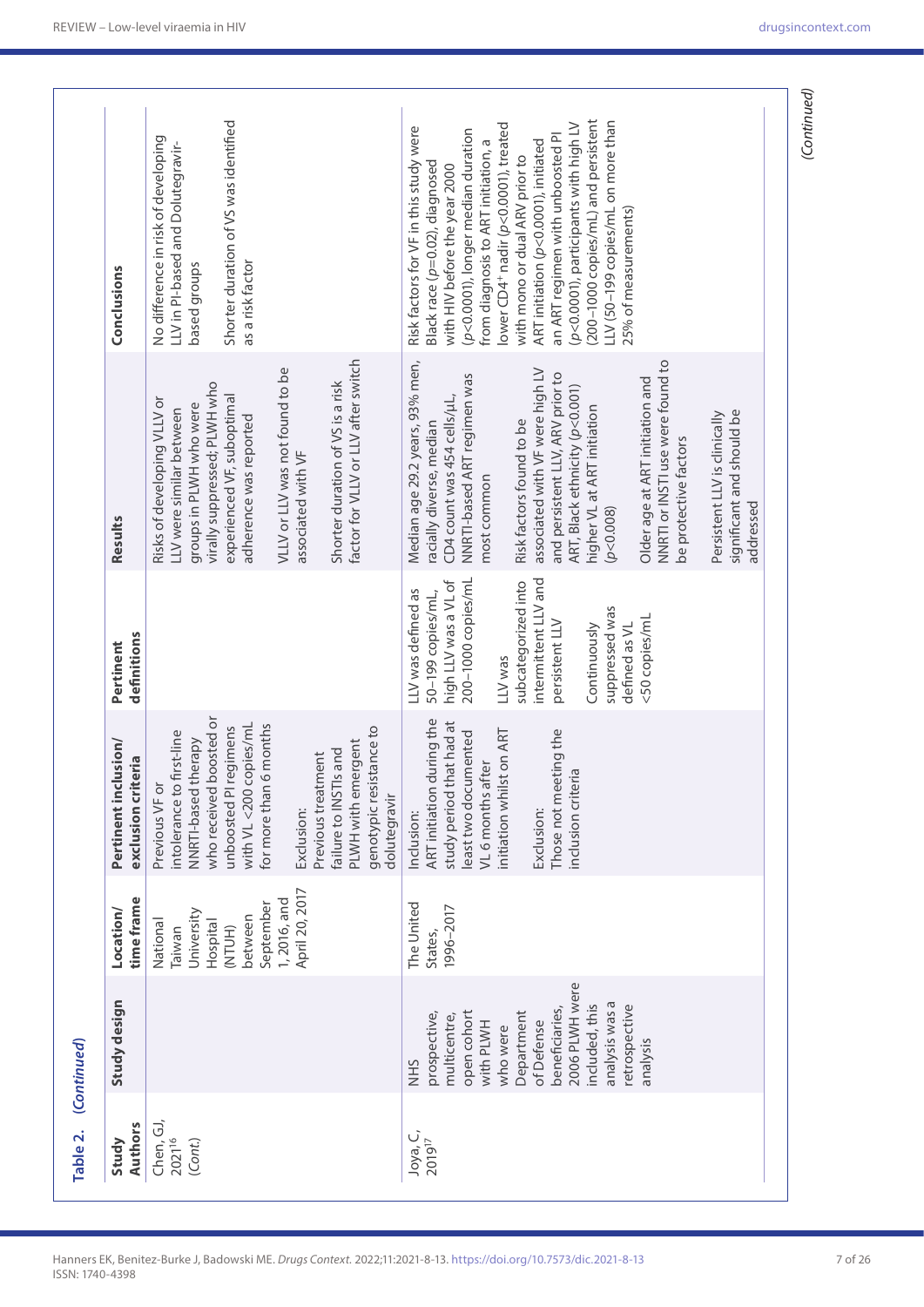| Patients with intermittent LLV<br>protective effect against VF<br>than 50 years and male sex<br>Conclusions<br>blips in PLWH within each group<br>Sensitivity analysis showed that<br>from close monitoring because<br>higher LLV groups may benefit<br>were associated with VF whilst<br>201-500 copies/mL categories<br>Viral blips were not associated<br>ART-naïve PLWH with blips in<br>of a higher risk associated<br>LLV in both 51-200 and<br>were not<br>Results<br>with VF<br>with VF<br>VLs between 51-200<br>copies/mL 6 months<br>further categorized<br>into two categories<br>as two consecutive<br>VLs of >500 copies/<br>201-500 copies/mL<br>ART whilst on ART<br>VF was defined as<br>measurements or<br>mL, and LLV was<br>after initiation of<br>two consecutive<br>two consecutive<br>any VL of >1000<br>VF was defined<br>copies/mL and<br>mL or more on<br>as 200 copies/<br>definitions<br>Pertinent<br>Started ART prior to end<br>assays used had a lower<br>HIV RNA of >200 copies/<br>enrolment and no VS at<br>limit of 50 copies/mL of<br>No prior history of ART<br>or, if ART history, new<br>Pertinent inclusion/<br>regimen was started<br>at least 90 days after<br>period<br>mL at ART initiation<br>exclusion criteria<br>date of study<br>enrolment<br>Inclusion:<br>December 31,<br>time frame<br>The United<br>States from<br>January 1,<br>Location/<br>2005, to<br>2015<br>with 2795 PLWH<br>Study design<br>Cohort study<br>Fleming, J,<br><b>Authors</b><br>Joya, C,<br>2019 <sup>17</sup><br>201918<br>Study<br>(Cont.) | Table 2. | (Continued) |            |  |                                                                                                                                                                                                                                                                                                                                                                                                                                                                                                                                                                                                      |
|-----------------------------------------------------------------------------------------------------------------------------------------------------------------------------------------------------------------------------------------------------------------------------------------------------------------------------------------------------------------------------------------------------------------------------------------------------------------------------------------------------------------------------------------------------------------------------------------------------------------------------------------------------------------------------------------------------------------------------------------------------------------------------------------------------------------------------------------------------------------------------------------------------------------------------------------------------------------------------------------------------------------------------------------------------------------------------------------------------------------------------------------------------------------------------------------------------------------------------------------------------------------------------------------------------------------------------------------------------------------------------------------------------------------------------------------------------------------------------------------------------------------------------------------------------------------------|----------|-------------|------------|--|------------------------------------------------------------------------------------------------------------------------------------------------------------------------------------------------------------------------------------------------------------------------------------------------------------------------------------------------------------------------------------------------------------------------------------------------------------------------------------------------------------------------------------------------------------------------------------------------------|
|                                                                                                                                                                                                                                                                                                                                                                                                                                                                                                                                                                                                                                                                                                                                                                                                                                                                                                                                                                                                                                                                                                                                                                                                                                                                                                                                                                                                                                                                                                                                                                       |          |             |            |  |                                                                                                                                                                                                                                                                                                                                                                                                                                                                                                                                                                                                      |
|                                                                                                                                                                                                                                                                                                                                                                                                                                                                                                                                                                                                                                                                                                                                                                                                                                                                                                                                                                                                                                                                                                                                                                                                                                                                                                                                                                                                                                                                                                                                                                       |          |             |            |  | to have performed ARV with mono or<br>older age at ART initiation, and use of<br>NNRTI or INSTI were found to have a<br>have a lower CD4 nadir and count at<br>with intermittent LLV required more<br>(50-199 copies/mL on less than 25%<br>dual therapy prior to ART initiation,<br>adherence to ART; intermittent LLV,<br>of measurements) were more likely<br>to be White, older at ART initiation,<br>nitiated ART with NNRTI, less likely<br>initiation and had higher VL at ART<br>initiation; concludes that patients<br>which in turn resulted in greater<br>frequent healthcare follow-ups, |
|                                                                                                                                                                                                                                                                                                                                                                                                                                                                                                                                                                                                                                                                                                                                                                                                                                                                                                                                                                                                                                                                                                                                                                                                                                                                                                                                                                                                                                                                                                                                                                       |          |             | detection) |  | compared to NNRTI, ART-experienced<br>at baseline, Black race, age younger<br>Risk factors for VF include PI use                                                                                                                                                                                                                                                                                                                                                                                                                                                                                     |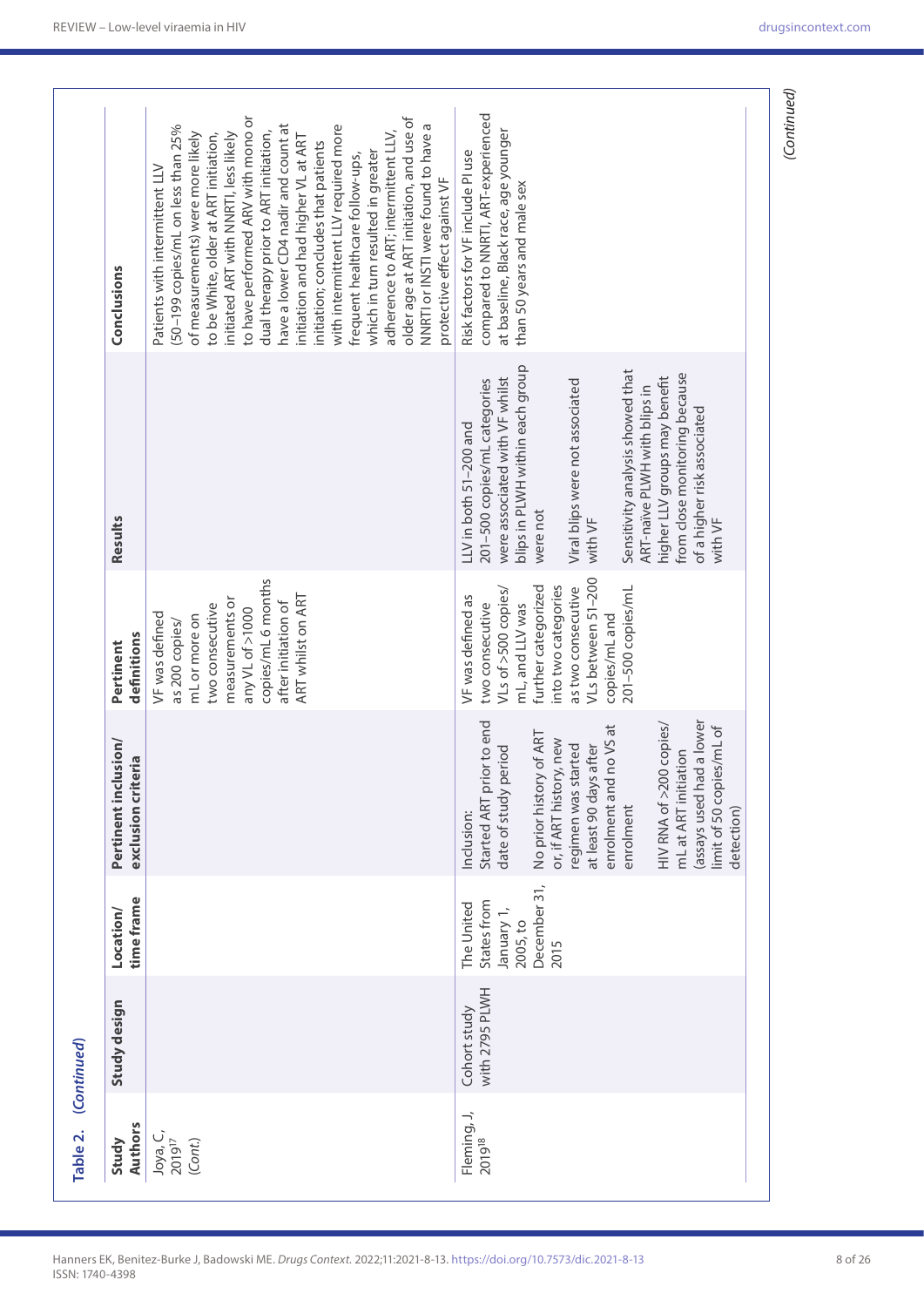|             | Conclusions                                |                                                                                                                                                                                                                                                                                     |                                                                                                                                                                                     | Study concludes that non-adherence<br>accounts for only a small percentage<br>of non-achieved viral resuppression | (2.4%) compared to acquired drug<br>resistance (34%)                                                   |                                                                                                  |                                                                                                 |                                                          |
|-------------|--------------------------------------------|-------------------------------------------------------------------------------------------------------------------------------------------------------------------------------------------------------------------------------------------------------------------------------------|-------------------------------------------------------------------------------------------------------------------------------------------------------------------------------------|-------------------------------------------------------------------------------------------------------------------|--------------------------------------------------------------------------------------------------------|--------------------------------------------------------------------------------------------------|-------------------------------------------------------------------------------------------------|----------------------------------------------------------|
|             | Results                                    | because of an increased patient-<br>VF; adherence was not assessed<br>Inverse association in a number<br>of VL measurements taken and<br>but the inverse relationship of<br>increased lab measurements<br>practitioner relationship and<br>taken was theorized to be<br>interaction | were PI use compared to NNRTI,<br>male sex, Black race and ages<br>ART-experienced at baseline,<br>associated with increased VF<br>Other factors that were<br>younger than 50 years | Measured viraemic episodes at<br>12 and 24 months                                                                 | Non-adherence to medications<br>may account for 30% of viral<br>non-suppression [173/1935<br>$(8.9%$ ] | Viral non-suppression was found<br>to be due to pretreatment HIV<br>drug resistance to NNRTIs in | 10%; however, drug resistance<br>virological rebound episodes,<br>was only attributable to 1.1% | compared to non-adherence<br>$(14\%)$ and LLV (29%)      |
|             | definitions<br>Pertinent                   |                                                                                                                                                                                                                                                                                     |                                                                                                                                                                                     | VL measurements at<br>months 12 and 24 of<br>ART were either:                                                     | $(21000 \text{ cps/mL})$<br>VS (<1000 cps/<br>- viraemic<br>episode<br>$\overline{\mathsf{m}}$         | LLV (50-999<br>cps/mL)                                                                           |                                                                                                 |                                                          |
|             | Pertinent inclusion/<br>exclusion criteria | At least two consecutive<br>VS HIV RNA levels after<br>Not meeting inclusion<br>Exclusion:<br>initiation<br>criteria                                                                                                                                                                |                                                                                                                                                                                     | HIV infected adults<br>Inclusion:<br>age 18+                                                                      | therapy with an NNRTI<br>Received first-line<br>and two NRTIs                                          | resistance test available<br>Had a genotype                                                      | Viral load test available<br>at 1 and/or 2 years                                                | Those not meeting the<br>inclusion criteri<br>Exclusion: |
|             | time frame<br>Location/                    |                                                                                                                                                                                                                                                                                     |                                                                                                                                                                                     | Sub-Saharan<br>2007-2014<br>Africa,                                                                               |                                                                                                        |                                                                                                  |                                                                                                 |                                                          |
| (Continued) | Study design                               |                                                                                                                                                                                                                                                                                     |                                                                                                                                                                                     | study with 2737<br>Multicountry<br>adult cohort                                                                   | <b>PLWH</b>                                                                                            |                                                                                                  |                                                                                                 |                                                          |
| Table 2.    | <b>Authors</b><br>Study                    | Fleming,<br>J, 2019 <sup>18</sup><br>(Cont.)                                                                                                                                                                                                                                        |                                                                                                                                                                                     | Inzaule, SC,<br>202020                                                                                            |                                                                                                        |                                                                                                  |                                                                                                 |                                                          |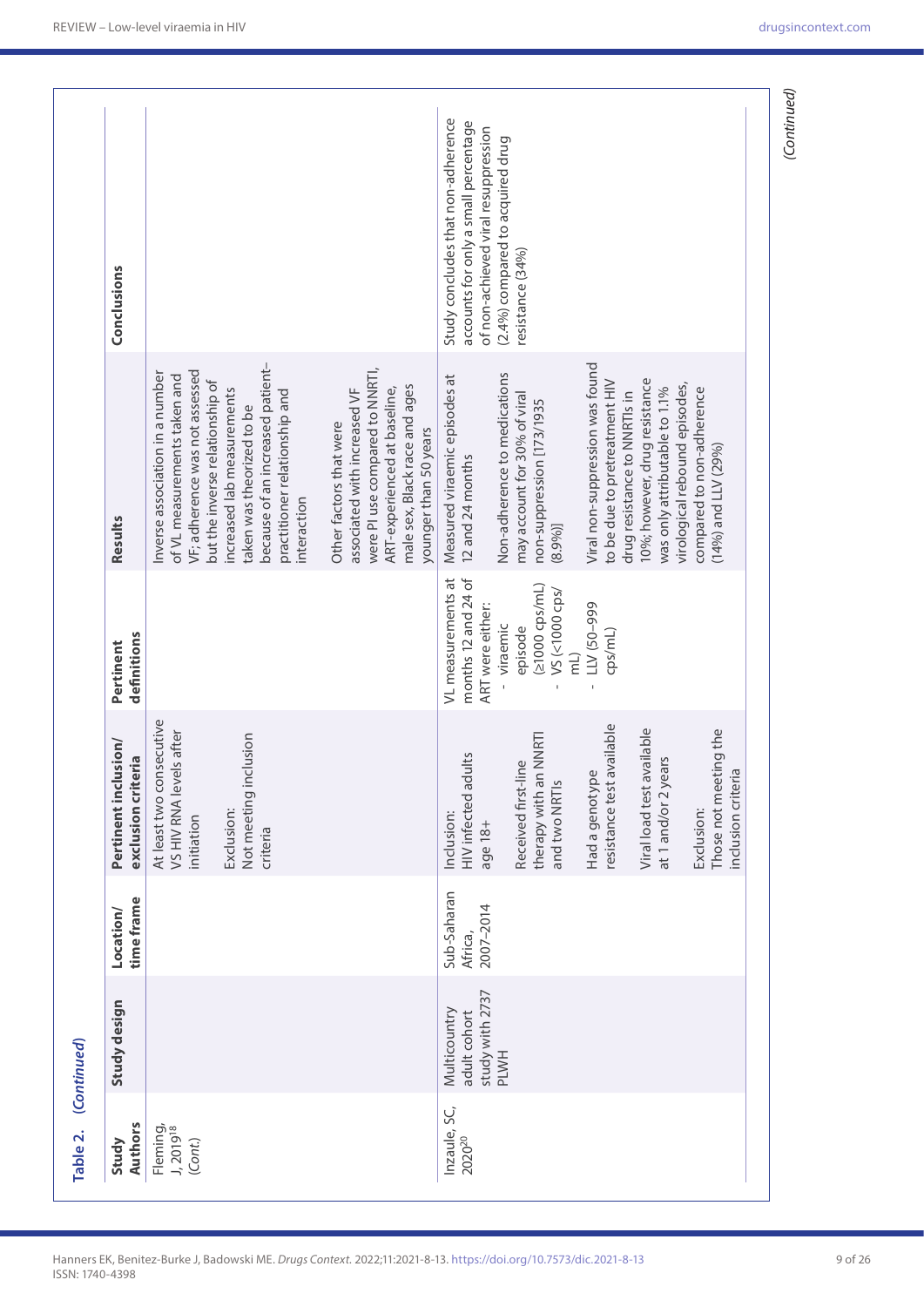| Authors<br>Study                   | Study design                                                  | time frame<br>Location/ | Pertinent inclusion/<br>exclusion criteria                                            | definitions<br>Pertinent                                 | Results                                                                                                                                                             | Conclusions                                                                                                                                        |
|------------------------------------|---------------------------------------------------------------|-------------------------|---------------------------------------------------------------------------------------|----------------------------------------------------------|---------------------------------------------------------------------------------------------------------------------------------------------------------------------|----------------------------------------------------------------------------------------------------------------------------------------------------|
| Goupil de<br>Bouillé, J,<br>201919 | epidemiologica<br>case-control,<br>Multicentre,<br>study with | 2013-2015<br>France,    | two VLs between 50 and<br>Patients with at least<br>500 copies/ml<br>Inclusion:       | as $\geq$ 2 VL of 50-500<br>LLV was defined<br>copies/mL | After 12 months, 13 patients had<br>therapeutic success, 9 had VF<br>and 15 had LLV                                                                                 | p<0.01) versus control group with VS<br>LLV group had significantly lower<br>adherence scores (53.3% <80%<br>(6.67% < 80%                          |
|                                    | 43 PLWH                                                       |                         | designated pharmacy<br>No ART delivery at<br>Exclusion:                               |                                                          | control (virologically suppressed)<br>sex; split into two groups, >80%<br>patients, matched by age and<br>adherent and <80% adherent<br>Those 15 were matched to 45 | adherence should remain a first-line<br>management strategy for treating<br>Conclusion of this study is that<br>$\geq$                             |
|                                    |                                                               |                         | Partial or missing<br>pharmacy data                                                   |                                                          | Assessed adherence based on<br>pharmacy profile information                                                                                                         |                                                                                                                                                    |
|                                    |                                                               |                         | months<br>$Follow-up < 12$                                                            |                                                          |                                                                                                                                                                     |                                                                                                                                                    |
| Maggiolo, F,<br>2017 <sup>21</sup> | with 2789 PLWH<br>Single centre,<br>cohort study              | ltaly, 2017             | All HIV-positive patients<br>that had received at<br>least 1 day of ART<br>Inclusion: | None                                                     | Primary outcome was adherence<br>to cART, measured by pharmacy<br>refill records                                                                                    | Concludes patients who participate<br>experience viral blips than patients<br>in drug holidays are more likely to<br>with consistent non-adherence |
|                                    |                                                               |                         |                                                                                       |                                                          | Calculations were completed                                                                                                                                         |                                                                                                                                                    |
|                                    |                                                               |                         | Those not meeting the<br>nclusion criteria<br>Exclusion:                              |                                                          | drug holidays (episodic non-<br>to assess for the presence of<br>adherence)                                                                                         | Concludes that detectable HIV-RNA<br>evels can be seen in patients with<br>>95% adherence, supporting the<br>atent HIV reservoir hypothesis        |
|                                    |                                                               |                         |                                                                                       |                                                          | Adherence was classified as                                                                                                                                         |                                                                                                                                                    |
|                                    |                                                               |                         |                                                                                       |                                                          | $>95\%$ or <95%                                                                                                                                                     | Concludes that VS can be achieved<br>via moderate cART adherence;                                                                                  |
|                                    |                                                               |                         |                                                                                       |                                                          | Mean cART duration of 8.9 years<br>$(p=0.001)$ ; 2.2 years on current<br>ART regimen (p=0.003)                                                                      | however, poor adherence is<br>associated with LLV                                                                                                  |
|                                    |                                                               |                         |                                                                                       |                                                          |                                                                                                                                                                     |                                                                                                                                                    |
|                                    |                                                               |                         |                                                                                       |                                                          | Three drug regimens were most<br>common, consisting of NRTIs,<br>NNRTIs and PIs                                                                                     |                                                                                                                                                    |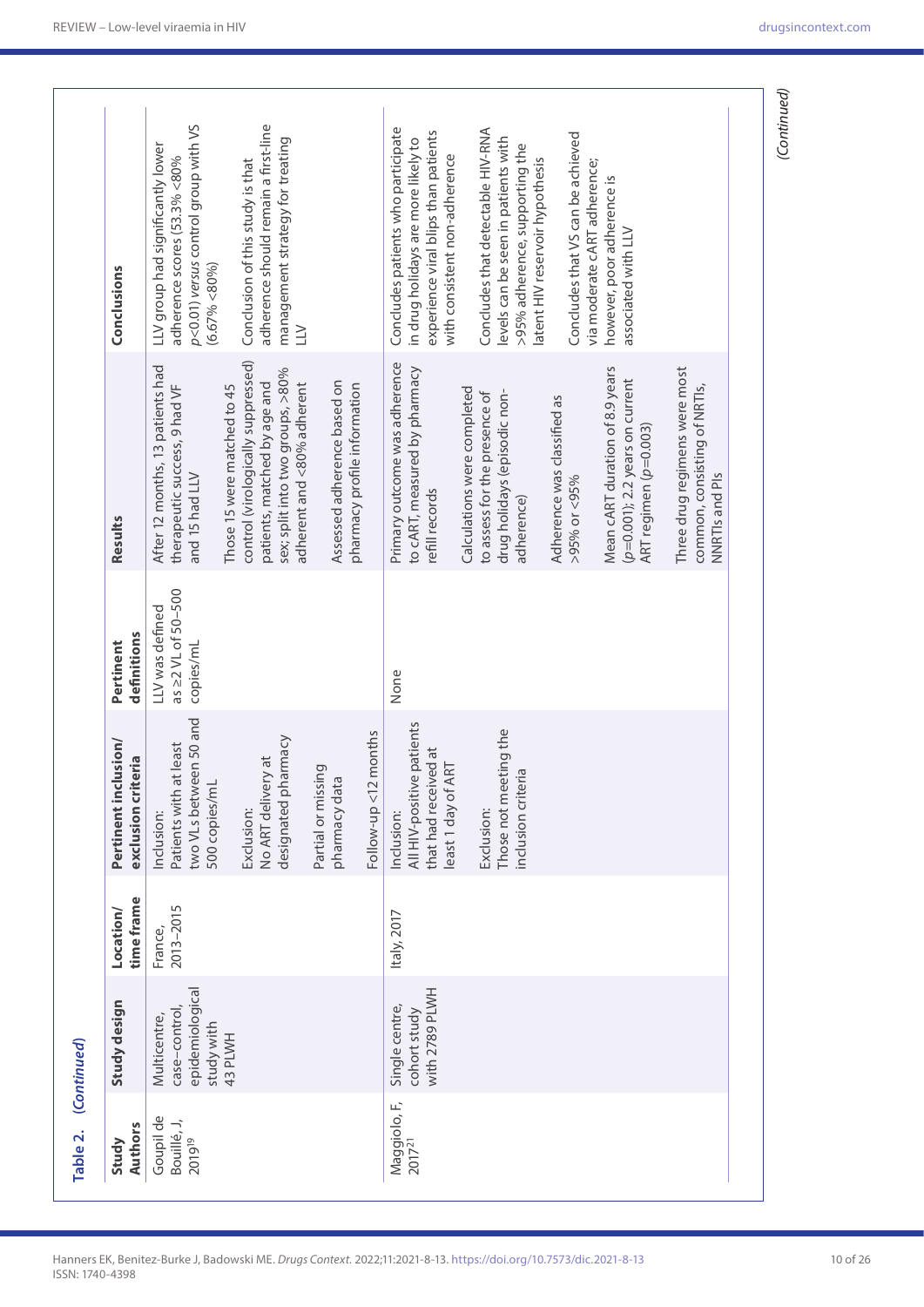| Authors                          |                                                                        | time frame<br>Location/ | Pertinent inclusion/<br>exclusion criteria                                                                                                                                                                                                                               | definitions<br>Pertinent                                                                                                                                                                                                                        | Results                                                                                                                                                                                                                                                                                                                                                                 | Conclusions                                                                                                                                                                                                                                                                                                                                                                                                                                                                                        |
|----------------------------------|------------------------------------------------------------------------|-------------------------|--------------------------------------------------------------------------------------------------------------------------------------------------------------------------------------------------------------------------------------------------------------------------|-------------------------------------------------------------------------------------------------------------------------------------------------------------------------------------------------------------------------------------------------|-------------------------------------------------------------------------------------------------------------------------------------------------------------------------------------------------------------------------------------------------------------------------------------------------------------------------------------------------------------------------|----------------------------------------------------------------------------------------------------------------------------------------------------------------------------------------------------------------------------------------------------------------------------------------------------------------------------------------------------------------------------------------------------------------------------------------------------------------------------------------------------|
| Bernal, E,<br>2018 <sup>22</sup> | with 5986 PLWH<br>cohort study<br>multicentre,<br>prospective<br>Open, | 2004-2015<br>Spain,     | ART and remained on it<br>Those not meeting the<br>copies/mL) within 3-9<br>patients who initiated<br>months of initiation<br>HIV-positive, naive<br>18 years and older<br>Achieved VS (<50<br>$\sigma$<br>inclusion criteri<br>for 6 months<br>Exclusion:<br>Inclusion: | being between 200<br>copies/mL x 2 VL in<br>and 499 copies/mL<br>defined as 50-199<br>50-499 x 2 VL in 1<br>month with 1 VL<br>LLV200-499 is<br>defined as VL<br>LLV50-199 is<br>1 month                                                        | initiation and LLV 50-199 copies/<br>Non-consecutive blips were not<br>CD4 cell count at ART initiation,<br>male sex, 294 cells/mL average<br>started with an NNRTI-based<br>Median age of 36 years, 83%<br>and over half of the patients<br>mL and 200-499 copies/mL<br>was 1.3 years and 2.3 years,<br>Median time between ART<br>respectively<br>included<br>regimen | patients with hepatitis C antibodies<br>VF observed at 5 years after VS was<br>>100,000 copies/mL, those started<br>well-tolerated regimens emerging<br>most common in the LLV200-499<br>2008-2011, possibly due to better<br>adherence from single-tablet and<br>in patients with a baseline VL of<br>LLV was found to be more likely<br>with a 2 NRTI + PI regimen, and<br>Lower rates of LLV were seen in<br>compared to those enrolled in<br>patients enrolled in 2012-2015<br>group (p<0.001) |
| Taramasso,<br>$L, 2020^{23}$     | with 1607 PLWH<br>Retrospective<br>cohort study                        | Italy, 2015-<br>2017    | 18 years and older with<br>Those not meeting the<br>HIV-positive patients,<br>at least one HIV-RNA<br>$\sigma$<br>nclusion criteri<br>measurement<br>Exclusion:<br>Inclusion:                                                                                            | undetectable values<br>consecutive months<br>copies/mL and VS as<br>defined as VL >1000<br>HIV-RNA VL 50-500<br>LLV was defined as<br>VS on ART; VF was<br>for 6 consecutive<br>months after LLV<br>copies/mL for 4<br>after achieving<br>event | reported having good adherence<br>to their ART regimen; adherence<br>Of all patients enrolled, only 21<br>and adherence measures were<br>determined by self-report or<br>patients presented with LLV<br>through pharmacy records<br>counselling was reinforced<br>Only 9/21 (43%) patients                                                                              | adherence was responsible for 38%,<br>followed by resistance (33%) and<br>the study concluded that poor<br>For causes of persistent LLV,<br>unknown (29%)                                                                                                                                                                                                                                                                                                                                          |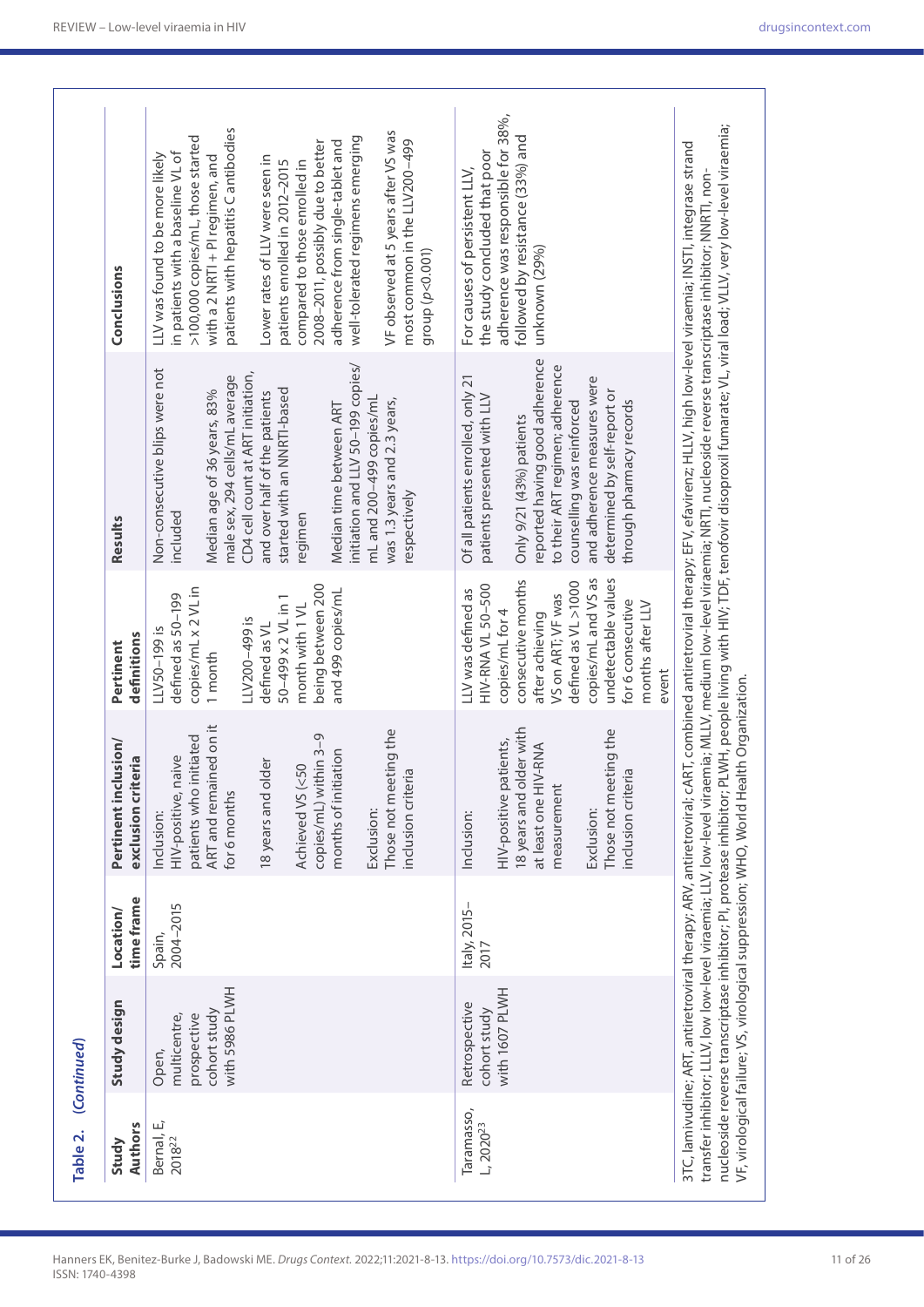## **Genotyping**

Of the 15 articles identified in PubMed with search terms "HIV-1" AND "genotype\* AND "low-level viremia" with a filter for articles published between 2014 and 2021, 3 were included (Table 3).23–25 HIV-1 genotyping proviral DNA resistance testing (GRT) with or without the use of historic RNA viral resistance testing has been an option to help guide clinical decisionmaking in situations of LLV and can be used where first-line ART has not been effective in achieving VS.<sup>6</sup> In one study, it was found that 86% of PLWH with LLV had a resistance mutation.23 Clinicians can also use historic RNA GRT, also known as archived RNA GRT, to guide treatment regimens. According to some guidelines, HIV RNA GRT may not be a reliable option for PLWH with LLV due to the possibility of results being inaccurate with HIV RNA <500 copies/mL<sup>12</sup> or <1000 copies/mL.<sup>24</sup> Current European AIDS Clinical Society guidelines recommend HIV-1 RNA GRT for levels within 200–500 copies/mL and in specialized facilities for levels below 200 copies/mL.11 Whilst Department of Health and Human Services guidelines suggest GRT in viral levels above 1000 copies/mL and warn that GRT taken within 500–1000 copies/mL may be unsuccessful.12

One study assessed the feasibility and reproducibility of HIV-1 RNA GRT in patients with LLV and VLLV.25 This study aimed to determine the overall success rate of RNA GRT in levels below 500 copies/mL as LLV and VLLV have an increased need for GRT testing. The results obtained from this study suggest that patients with VLLV and LLV can obtain GRT results with a high rate of success (Table 3).<sup>24</sup> This can be used as an aid in clinical practice for those patients with even the lowest levels of viraemia.

A different study aimed to determine if proviral DNA GRT testing was a safe and reliable option for changing therapy in PLWH with LLV in comparison to continuation of the current ART regimen.<sup>24</sup> ART therapy changes made with the use of proviral DNA GRT lead to successful VS with levels of <20 copies/mL within 6 months in 54% of PLWH, but maintaining the same regimen led to successful VS with levels of <20 copies/mL within 6 months in 74% of patients.<sup>24</sup> Based on the results of the study, GRT-guided change was deemed safe based on the results for both therapy-guided change and the decision to maintain the same therapy.<sup>24</sup> This study also found that there was a correlation between historic RNA GRT and proviral DNA GRT but DNA GRT did not detect all the mutations that were present over time and was better at detecting newly formed resistance (33% *versus* 24%) whilst RNA GRT detected prior resistances better (34% *versus* 45%).24 There was an added benefit to using both DNA and RNA GRT, as mutations not found in one were found in the other; thus, the use of both techniques, if available, would be a better option than either alone. In the absence of RNA GRT, DNA GRT can be used safely. An interesting find was that PLWH who had achieved VS benefit from DNA GRT to guide therapy switch with a lower rate of VF in those who went through an ART switch in comparison to those who maintained the same regimen (5% *versus* 19%).24 In addition, adherence was assessed in this study as being a

contributing factor to VF. Overall, the use of proviral DNA GRT was safe in guided therapy changes with or without the use of RNA GRT, and proviral DNA GRT is a safe alternative especially in cases where there is no historic RNA.

In PLWH who are ART naive who are to be started on NNRTIs, nucleoside reverse transcriptase inhibitor (NRTIs) or PIs, it is recommended to obtain a baseline reverse-transcriptase prodrug genotypic resistance test before starting those ART regimens.4 Currently, it is not recommended to obtain a proviral GRT prior to starting INSTI ART due to low rates of INSTI resistance (11% for INSTIs, 52% for NRTI, 57% for NNRTI, 26% for PI).26 It is recommended to test INSTI resistance with proviral GRT if transmission of INSTI is suspected in a patient who may have obtained HIV from a partner who has documented or suspected INSTI resistance. Once PLWH have been on ART for 4–6 weeks and HIV RNA levels have not decreased significantly despite confirmed medication adherence, it is recommended to obtain GRT.<sup>4</sup> In patients with previous VS who have two consecutive HIV RNA viraemia measurements with levels above 200 copies/mL, GRT should be performed.<sup>4</sup> If GRT is unsuccessful, a proviral HIV DNA test should be performed. Changing regimens in patients with intermittent or persistent LLV is not recommended, and other causes of failure should be assessed. Changing ART is only recommended in cases where toxicity or tolerability is an issue.

According to current guidelines,<sup>11,12</sup> genotypic testing is recommended prior to ART initiation, if not previously tested, and ideally at the time of HIV diagnosis. In a situation where ART should be started immediately without the results of the genotypic test being available, initial ART with a high barrier to resistance should be selected. In situations of treatment modification, cumulative GRT should be evaluated prior to switching ART as well as a complete antiretroviral (ARV) history with HIV viral load (HIV-VL), tolerability issues and phases of viraemia with other ARV therapies. Proviral DNA resistance testing may be useful in patients with unavailable GRT history, multiple VFs or LLV at time of ART switch. Proviral DNA resistance testing is not currently recommended due to its inability to detect prior resistance mutations and the fact that it may detect clinically irrelevant resistance.

Based on these studies<sup>23-25</sup> and current quidelines,  $4,11,12$  it is plausible to use both historical RNA GRT and current proviral DNA GRT in patients with LLV. It is a safe option and there is a correlation between the two test methods that can help guide clinical decision-making. The benefit of using historical RNA GRT over proviral DNA GRT is the ability of historic RNA GRT to identify archived mutations; however, using the two synchronously can be beneficial and safe.

### Viral blips

The association between viral blips, LLV and VF has been questioned in various studies.18,27–30 Of the 18 articles found in PubMed with the search terms "viral blips" AND "low-level viremia" with a filter for articles published between 2014 and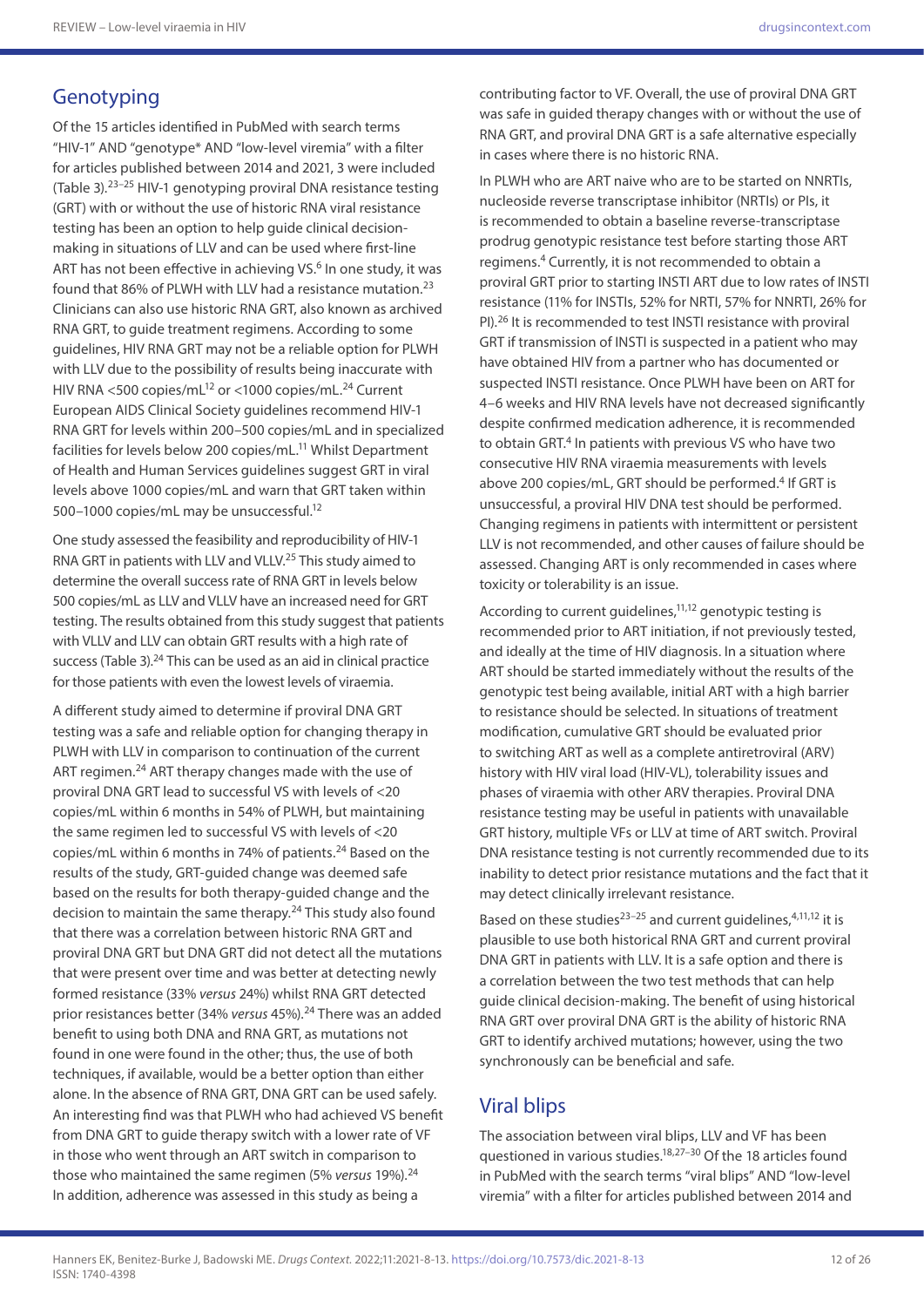| Table 3.                          | Genotyping. <sup>23-25</sup>                                       |                                             |                                                                                                                                                              |                                                                                                                                                                                                                                                                                                                                                                                     |                                                                                                                                                                                |
|-----------------------------------|--------------------------------------------------------------------|---------------------------------------------|--------------------------------------------------------------------------------------------------------------------------------------------------------------|-------------------------------------------------------------------------------------------------------------------------------------------------------------------------------------------------------------------------------------------------------------------------------------------------------------------------------------------------------------------------------------|--------------------------------------------------------------------------------------------------------------------------------------------------------------------------------|
| authors<br>Study                  | Study design                                                       | Location/time<br>frame                      | Pertinent inclusion/<br>exclusion criteria                                                                                                                   | Results                                                                                                                                                                                                                                                                                                                                                                             | Conclusion                                                                                                                                                                     |
| 2014 <sup>25</sup>                | Bruzzone, B, In vitro studies analysis with<br>168 samples         | December 2014<br>January 2013 to<br>Italy,  | Not meeting inclusion criteria<br>HIV RNA <1000 copies/mL<br>Exclusion:<br>Inclusion:                                                                        | Success rates per HIV RNA level:<br>100%, 201-1000 copies/mL<br>94.4%, 101-200 copies/mL<br>85.3%, 50-100 copies/mL<br>82.1%, <50 copies/mL                                                                                                                                                                                                                                         | 500 copies/mL in LLV and VLLV<br>be performed in levels under<br>HIV RNA GRT can effectively<br>PLWH                                                                           |
| Meybeck, A,<br>2020 <sup>24</sup> | Retrospective cohort with<br>304 PLWH                              | January 2012 to<br>December 2017<br>France, | PLWH involved in a clinical trial<br>All not meeting exclusion<br>VL >200 copies/ml<br>Exclusion:<br>Inclusion:                                              | ART change appeared to be safe with<br>DNA GRT can be used in absence of<br>with VF: high levels of HIV DNA, low<br>use of DNA GRT and historical RNA<br>Factors independently associated<br>nadir CD4, shorter duration of VS<br>historical RNA GRT<br>(<20 copies/mL)<br>GRT                                                                                                      | in choosing ART for both PLWH<br>addition to previously attained<br>resistance tests and history of<br>DNA GRT can be a useful tool<br>who are VS or have LLV in<br>resistance |
| Taramasso,<br>$L, 2020^{23}$      | Retrospective cohort with<br>1607 enrolled                         | 2015-2017<br>Italy,                         | HIV-RNA at Policlinico San<br>Performed at least one<br>• Not meeting inclusion<br>Martino Hospital<br>>18 years old<br>Exclusion:<br>Inclusion:<br>criteria | Therapy used was 19% NNRTIs, 33.3%<br>GRT-guided therapy leads to 83% VS<br>patients with 86% of those patients<br>having found a resistance mutation<br>Median age 50 years, men 76%, HIV<br>GRT was performed in 52% of the<br>Pls, 23.8% INSTIs, 23.8% INSTI + PI<br>VL prior to ART initiation 316,227<br>copies/mL, CD4 nadir prior to<br>initiation 238 cells/mm <sup>3</sup> | Adherence and GRT should be<br>considered in trying to reduce<br>$\geq$                                                                                                        |
|                                   | ART, antiretroviral therapy; GRT, genotypic resistance testing; ll |                                             |                                                                                                                                                              | NSTI, integrase strand inhibitors; LLV, low-level viraemia; NNRTI, non-nucleoside reverse transcriptase inhibitors;<br>PI, protease inhibitors; PLWH, people living with HIV; VF, virological failure; VL, viral load; VLIV, very-low-level viraemia; VS, viral suppression.                                                                                                        |                                                                                                                                                                                |

٦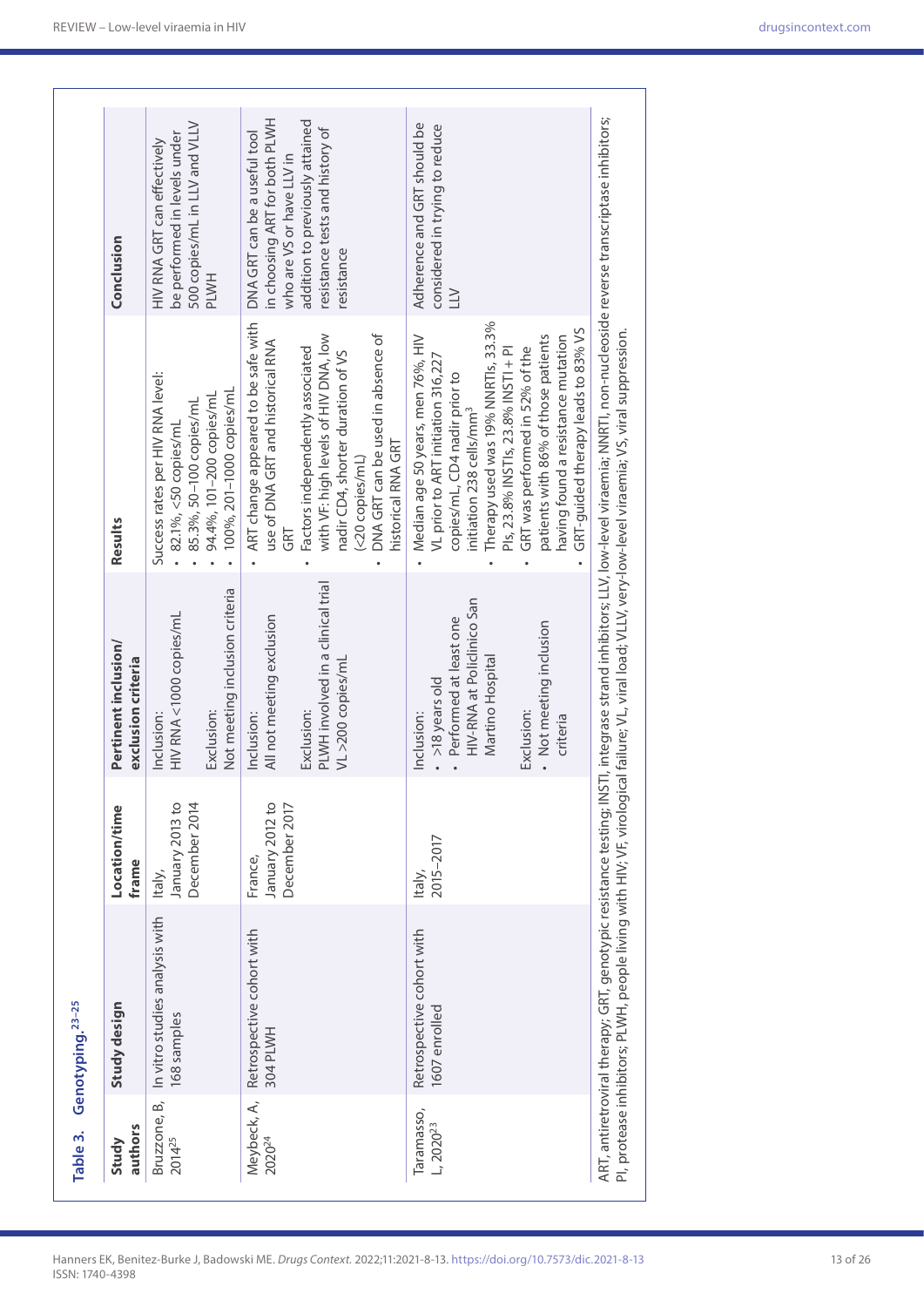2021, 4 were assessed (Tables 2 and 4).<sup>18,29,31,32</sup> One study evaluated VF after a blip in PLWH and the association of blips between 51 and 200 copies/mL compared to between 201 and 500 copies/mL.<sup>18</sup> In this study, viral blips were defined as an isolated viral load between 51 and 500 copies/mL after attainment of VS. This study concluded that viral blips were unlikely to be associated with VF in both high and low LLV groups. Prior studies have also shown consistent results to this study, <sup>27,32</sup> whilst other studies mentioned that blips may contribute but are not the only factor leading to VF.<sup>31,33</sup>

The 2020 *JAMA* guidelines do not recommend switching ART based on a viral blip. Conversely, they recommended a review of potential causes for blip occurrence, including socioeconomic environment, adherence and drug interactions.4 The results found in this study were consistent with current guidelines recommending no ART modification if a blip occurs and that this should only be monitored. Viral blips were not addressed in European AIDS Clinical Society (EACS) guidelines.<sup>11</sup> A sensitivity analysis showed a possible association of VF in PLWH who were ART naive and who were in the high LLV group, leading researchers to believe that there may be an added benefit to monitoring these patients more carefully. Another study showed viral blip occurrence in PLWH with PI-based regimens in comparison to those on NNRTI-based regimens but a notable limitation was the lack of evaluation of INSTI-based regimens.31 An interesting finding in another study was that residual viraemia (detectable viral load of <50 copies/mL) in the year prior to a first viral load of >50 copies/mL was found in PLWH before the development of a viral blip or LLV.<sup>29</sup> This study concluded that LLV and blips were associated with residual viraemia and that these PLWH were at higher risk for VF.

### ART modification

Of 39 studies retrieved using the search terms "LLV", "intensification" and "HIV" from 2014 to present, 7 were included (Table 5).5,14,16,17,23,34,35 A Taiwanese retrospective cohort study aimed to evaluate the effect of a dolutegravir *versus* PI regimen in PLWH as well as its effects on the incidence of LLV and VF. The study concluded that neither LLV/VLLV nor the third agent (dolutegravir *versus* PI) had significant effects on future VF.16 A prospective cohort study performed in the United States investigated the effect of persistent LLV on subsequent VF and found that intermittent LLV was actually protective against the development of VF; however, unboosted PI regimens and prior mono or dual ARV use were risk factors for VF.17 Another study evaluated baseline demographic and clinical characteristics of patients who present with persistent LLV as well as the clinical management strategies employed. The authors concluded that, in patients with inadequate ART due to genotype resistance, poor adherence or drug–drug interactions, intensification of an ARV regimen resulted in increased VS rates.23 A retrospective cohort study performed in China investigated high-risk viral load events and their association with VF and concluded that ART modification

is a viral load high-risk factor for VF.<sup>12</sup> Another randomized controlled trial assessed the effect of switching ART regimens in patients with LLV and whether or not it was beneficial. The study concluded that switching from first-line NNRTI-based ART to second-line ART in patients with persistent LLV (100–999 copies/mL) resulted in increased VS and these patients were also more likely to achieve VS by week 24 instead of 36.<sup>34</sup> A Swedish observational cohort study inquired on the effects of LLV on all-cause mortality, serious non-AIDS events and AIDS. The study concluded that patients with LLV (50–999 copies/mL) were at increased risk of all-cause mortality and patients with LLV (200–999 copies/mL) were also at increased risk of serious non-AIDS events. They also deduced that patients with VS were less likely to be started on a PI regimen and that adjusting the ART regimen did not change the increased all-cause mortality risk in patients with LLV.<sup>5</sup> A proof-of-concept study conducted in Spain investigated patients on the original ARV regimen of ritonavir-boosted PIs being intensified with raltegravir 400 mg twice daily for 24 weeks and discovered lower intermediate residual viraemia levels with raltegravir intensification.<sup>35</sup> In summary, 4 out of 5 studies (2 studies did not provide analysis on this) concluded that LLV, although in varying levels within 50–999 copies/mL, increased the risk of subsequent VF, with Chen et al. being the outlier.5,8,14,17,34 A higher baseline viral load and lower baseline CD4<sup>+</sup> T cell counts were risk factors for developing LLV and VF.5,8,17 In summary, intensifying or modifying ART resulted in decreased VF rates and increased VS in patients with LLV in 4 studies.<sup>16,23,34,35</sup> Intensifying or modifying ART regimens resulted in no change in all-cause mortality risk associated with LLV in 1 study.<sup>5</sup> Interestingly, 1 study found that modifying ART regimens was a high-risk factor for VF.14

## **Discussion**

Despite advances in the treatment of HIV, the management of LLV lacks standardization. One notable limitation of the currently available literature is the use of different definitions of LLV. Furthermore, some studies classified LLV into different subcategories. Using different classifications for the same term can make it increasingly difficult for practitioners to appropriately assess and interpret results from one study and apply it to clinical practice. Furthermore, different terms are used to define the same range; for example, VF in one study was defined as a viral load of  $>400$  copies/mL<sup>14</sup> whilst another study that used the WHO definition of LLV defined it as a viral load of 50-1000 copies/mL.<sup>9</sup> Developing universal terminology to define LLV and VF would assist in developing and adopting standardized treatment recommendations for the management of LLV to prevent VF.

Addressing and being aware of risk factors can assist healthcare providers in preventing LLV and, subsequently, VF. Between the studies that were assessed, common risk factors associated with LLV and VF were longer duration of HIV infection, shorter duration of VS prior to ART switch, higher viral load in those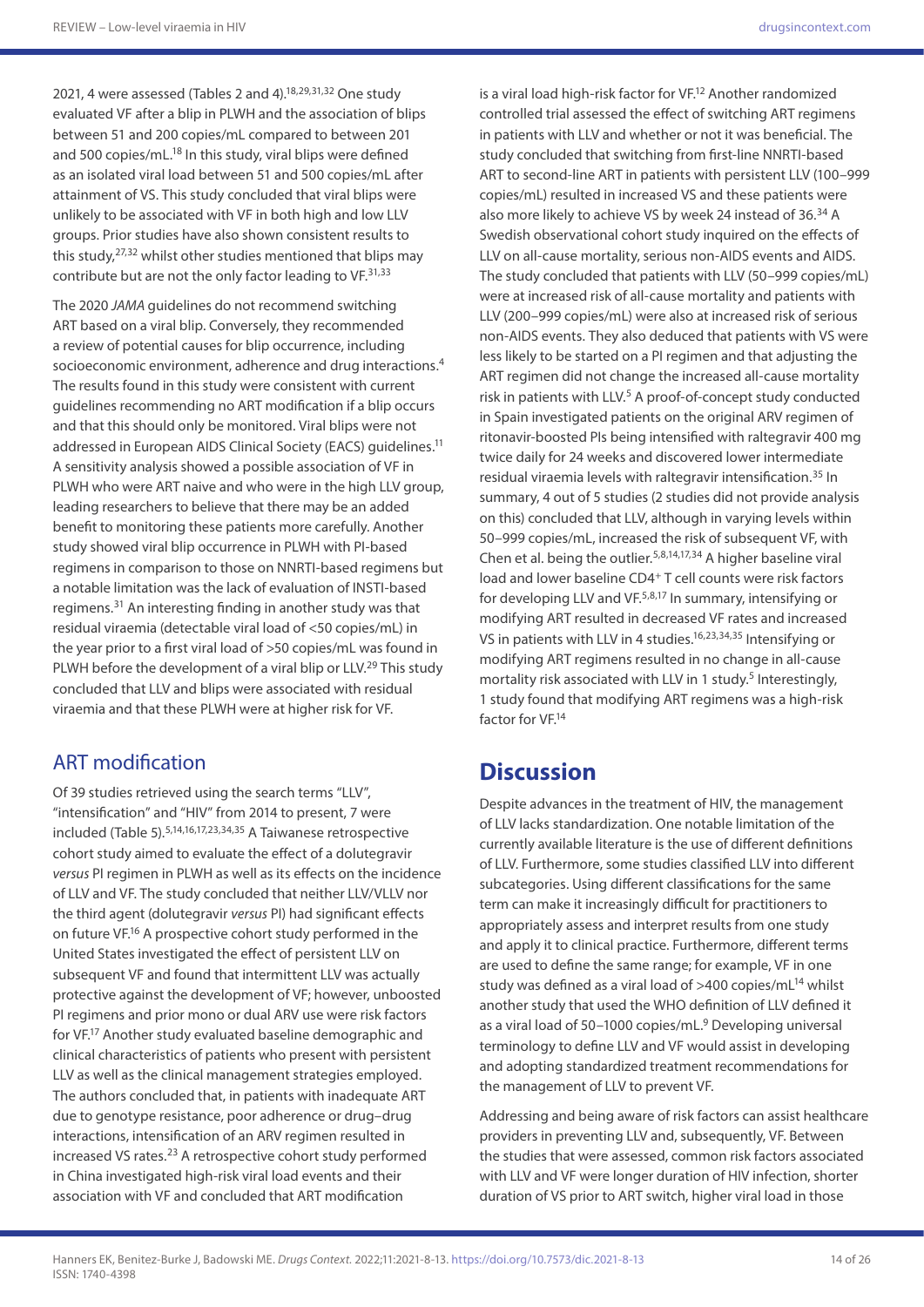| Table 4.                           | Viral blips. <sup>29,31,32</sup>                                                         |                                               |                                                                                                                                                                                                                                               |                                                                                                                                                                                                                                                                                                                                                                                      |                                                                                                                                                                                                                                                                    |
|------------------------------------|------------------------------------------------------------------------------------------|-----------------------------------------------|-----------------------------------------------------------------------------------------------------------------------------------------------------------------------------------------------------------------------------------------------|--------------------------------------------------------------------------------------------------------------------------------------------------------------------------------------------------------------------------------------------------------------------------------------------------------------------------------------------------------------------------------------|--------------------------------------------------------------------------------------------------------------------------------------------------------------------------------------------------------------------------------------------------------------------|
| authors<br>Study                   | Study design                                                                             | time frame<br>Location/                       | Pertinent inclusion/exclusion<br>criteria                                                                                                                                                                                                     | <b>Results</b>                                                                                                                                                                                                                                                                                                                                                                       | Conclusion                                                                                                                                                                                                                                                         |
| Sörstedt, E,<br>2016 <sup>31</sup> | Retrospective study<br>with 735 PLWH<br>enrolled                                         | to December<br>August 2007<br>Sweden,<br>2013 | . ART initiation between 2007<br>· PLWH not suppressed after<br>ART-naive PLWH<br>6 months of ART<br>and 2013<br>Exclusion:<br>Inclusion                                                                                                      | Viral blips were found in 10.3% of PLWH<br>Baseline VL was higher in PLWH with<br>Median blip VL was 76 copies/mL,<br>follow-up time was 170 weeks<br>viral blips ( $p=0.007$ )<br>and 2% of samples                                                                                                                                                                                 | There is an association with blips and<br>higher baseline VLs that leads to an<br>increased risk of VF                                                                                                                                                             |
| Crowell, TA,<br>202032             | study with 326 PLWH<br>Prospective cohort                                                | May 2009 to<br>May 2017<br>Thailand,          | Continued ART for at least<br>confirmed HIV RNA <20<br>Not meeting inclusion<br>· Initiation of ART with<br>copies/mL<br>Exclusion:<br>Inclusion<br>1 year<br>criteria                                                                        | Viral blips had low magnitude after ART<br>Blips were of low frequency in those on<br>Viral blips were more common in PLWH<br>and higher HIV RNA (6.6 <i>versus 5</i> .8 $\log_{10}$<br>Early ART initiation reduced frequency<br>who had lower CD4 counts median<br>$(308 \text{ versus } 379 \text{ cells/mm}^3; p=0.018)$<br>copies/mL; p<0.001)<br>initiation<br>of blips<br>ART | VL at the initiation of ART was a strong<br>In PLWH with chronic infection, initial<br>predictor of blips                                                                                                                                                          |
| Hofstra, LM,<br>2014 <sup>29</sup> | Observational AIDS<br>Therapy Evaluation<br>in the Netherlands<br>93 PLWH from<br>cohort | Netherlands,<br>April 2009 to<br>August 2010  | consecutive readings of <50<br>1 year who had at least two<br>detectable VL during study<br>ART therapy for more than<br>· Documented treatment<br>Adult PLWH with first<br>ptions<br>copies/mL<br>Inclusion<br>period<br>Excluded<br>interru | were found in patients who had LLV as<br>LLV as opposed to 3% in the VS group<br>50% of PLWH had a positive residual<br>viraemia level in the year preceding<br>Shorter ART and PI-based regimen<br>opposed to blips<br>(p < 0.001)                                                                                                                                                  | LLV PLWH were at higher risk for VF, as<br>development of LLV or viral blip (OR<br>preceding the first measurement of<br>>50 copies/mL was associated with<br>Residual viraemia in PLWH the year<br>viral blips had a much lower risk<br>$10.9, 95\%$ CI 2.9-40.6) |
|                                    |                                                                                          |                                               |                                                                                                                                                                                                                                               | ART, antiretroviral therapy; LLV, low-level viraemia; PI, protease inhibitor; PLWH, people living with HIV; VF, virological failure; VL, viral load; VS, virological suppression.                                                                                                                                                                                                    |                                                                                                                                                                                                                                                                    |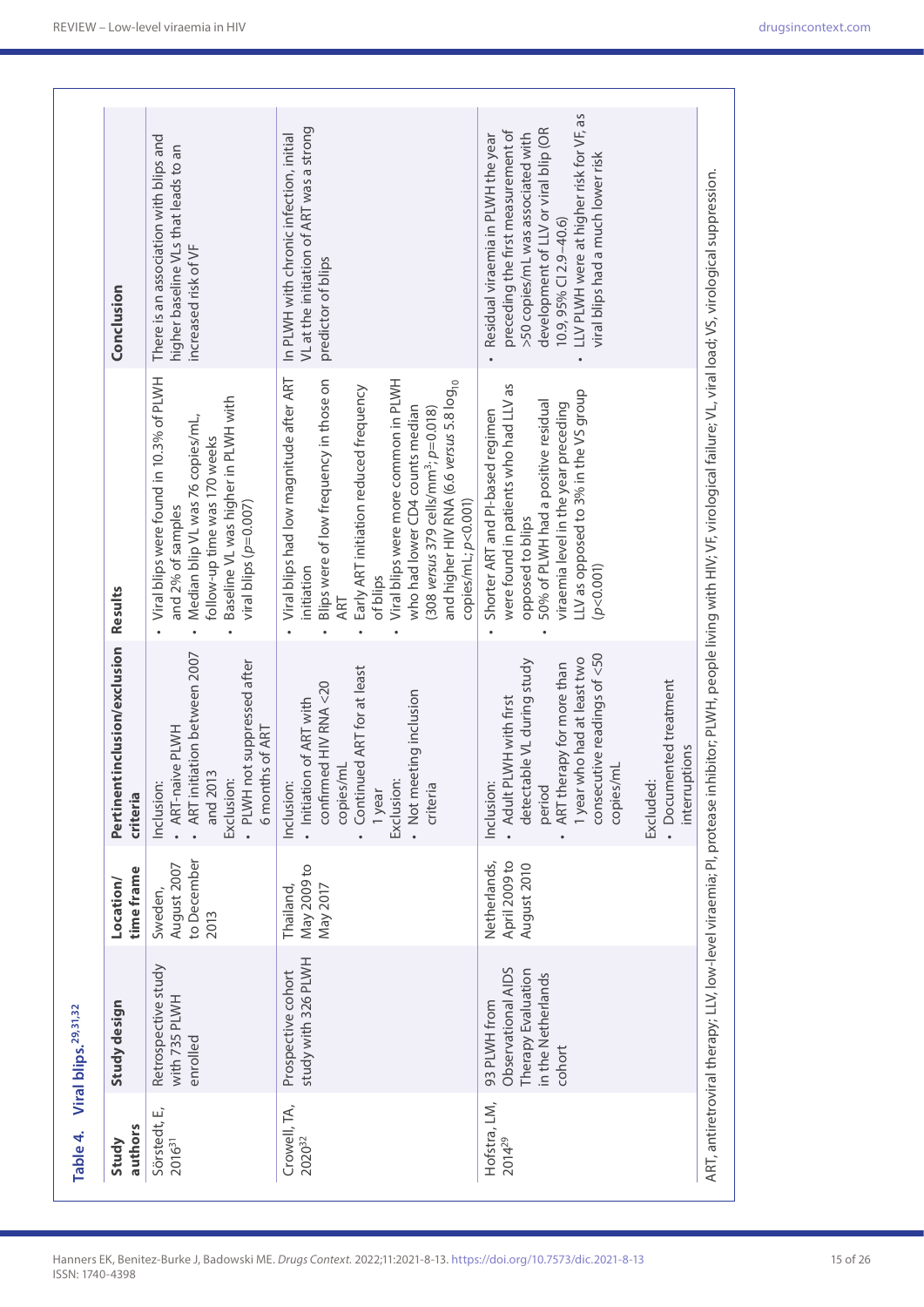| Study design                                                 | time frame<br>Location/          | Pertinent inclusion/<br>exclusion criteria                                                  | definitions<br>Pertinent                                                    | Results                                                                                                                                                         | Conclusions                                                                                                   |
|--------------------------------------------------------------|----------------------------------|---------------------------------------------------------------------------------------------|-----------------------------------------------------------------------------|-----------------------------------------------------------------------------------------------------------------------------------------------------------------|---------------------------------------------------------------------------------------------------------------|
| parallel-group,<br>Multicentre,<br>open-label<br>superiority | 2017-2019<br>Southern<br>Africa, | at least<br>HIV-positive patients<br>taking NNRTI-based<br>first-line ART for<br>Inclusion: | randomization was<br>at 36 weeks after<br>VS defined as VL<br><50 copies/mL | Enrolled participants had a median age<br>copies/mL and a median ART duration<br>of 42 years, median baseline VL of 347<br>of 5.9 years; there were 40 patients | patients in the switch group<br>group were able to achieve<br>compared to the control<br>After 36 weeks, more |
| controlled trial<br>randomized                               |                                  | 6 months                                                                                    | the primary endpoint                                                        | and switch group; participants were<br>randomized to both the control                                                                                           | $(p=0.05)$ , VL <200 $(p=0.003)$<br>VL <20 ( $p=0.002$ ), VL <100                                             |
| with 80 PLWH                                                 |                                  | VL measurements ≥100<br>Patients presented 2                                                |                                                                             | followed up for<br>36 weeks                                                                                                                                     | VL <400 (p=0.02) and VL <600<br>(p=0.04) but not VL <1000                                                     |
|                                                              |                                  | 100 and<br>copies/mL and one<br>being between                                               |                                                                             | Patients who were in the switch group                                                                                                                           | copies/mL                                                                                                     |
|                                                              |                                  | 999 copies/mL                                                                               |                                                                             | were switched from an NNRTI to a PI<br>and one of the two NRTIs was also                                                                                        | Sustained VF was seen in 30%<br>and 70% in the switch and                                                     |
|                                                              |                                  | Exclusion:                                                                                  |                                                                             | switched to one that the patient had                                                                                                                            | placebo groups, respectively                                                                                  |
|                                                              |                                  | as missing at least 1 dose<br>Poor adherence defined                                        |                                                                             | was kept for all patients; all patients<br>not been on previously; lamivudine                                                                                   | $(p=0.001)$                                                                                                   |
|                                                              |                                  | per month                                                                                   |                                                                             | had only been exposed to NRTIs                                                                                                                                  | The study concluded                                                                                           |
|                                                              |                                  |                                                                                             |                                                                             | and NNRTIs, the most common ART                                                                                                                                 | that switching from first-                                                                                    |
|                                                              |                                  | 4 clinical<br>WHO stage 3 or                                                                |                                                                             | regimen was tenofovir disoproxil                                                                                                                                | line NNRTI-based ART to                                                                                       |
|                                                              |                                  | conditions at enrolment                                                                     |                                                                             | fumarate/lamivudine/efavirenz                                                                                                                                   | second-line ART regimens in<br>patients with persistent LLV                                                   |
|                                                              |                                  | On a PI at enrolment                                                                        |                                                                             | Patients who were in the control group                                                                                                                          | (100-999 copies/mL) resulted                                                                                  |
|                                                              |                                  |                                                                                             |                                                                             | stayed on standard of care, first-line                                                                                                                          | in increased VS and these                                                                                     |
|                                                              |                                  |                                                                                             |                                                                             | NNRTI-based ART                                                                                                                                                 | patients were also more likely                                                                                |
|                                                              |                                  |                                                                                             |                                                                             |                                                                                                                                                                 | to achieve VS by week 24                                                                                      |
|                                                              |                                  |                                                                                             |                                                                             | 56 (70%) patients had VLs between                                                                                                                               | instead of 36                                                                                                 |
|                                                              |                                  |                                                                                             |                                                                             | 100 and 599 copies/mL whilst 24 (30%)                                                                                                                           |                                                                                                               |
|                                                              |                                  |                                                                                             |                                                                             | patients had VLs between 600 and 999                                                                                                                            |                                                                                                               |
|                                                              |                                  |                                                                                             |                                                                             | copies/mL; 22/40 (55%) in the switch                                                                                                                            |                                                                                                               |
|                                                              |                                  |                                                                                             |                                                                             | group and 10/40 (25%) in the control                                                                                                                            |                                                                                                               |
|                                                              |                                  |                                                                                             |                                                                             | group achieved VS (p=0.009); post                                                                                                                               |                                                                                                               |
|                                                              |                                  |                                                                                             |                                                                             | hoc analysis concluded that, of the 55                                                                                                                          |                                                                                                               |
|                                                              |                                  |                                                                                             |                                                                             | patients that had VL 200-999 copies/                                                                                                                            |                                                                                                               |
|                                                              |                                  |                                                                                             |                                                                             | mL, 54% in the switch group and 17% in                                                                                                                          |                                                                                                               |
|                                                              |                                  |                                                                                             |                                                                             | the control group achieved VS                                                                                                                                   |                                                                                                               |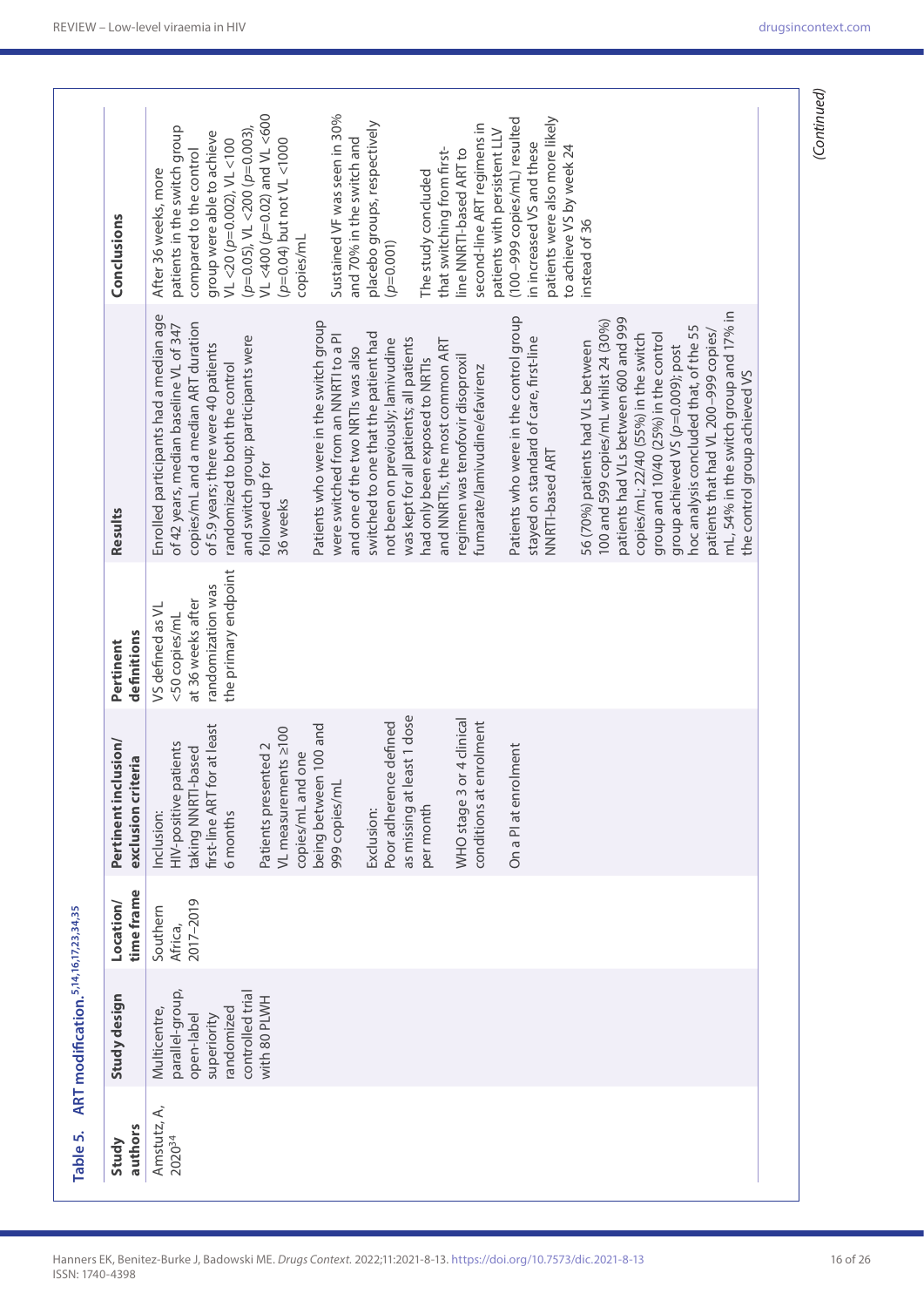| Table 5.                                  | (Continued)                                                   |                         |                                                                                                                                                                                                                                                                                                 |                                                                                                                                                                                                                                                                                                                                                                                                                                                                                                                                                 |                                                                                                                                                                                                                                                                                                                                                                                                                                                                                                                                                                                                                                                                                                                                                                                                                                                                     |                                                                                                                                                                                                                                                                                                                                                                                                                                                                                                                                                                                                              |
|-------------------------------------------|---------------------------------------------------------------|-------------------------|-------------------------------------------------------------------------------------------------------------------------------------------------------------------------------------------------------------------------------------------------------------------------------------------------|-------------------------------------------------------------------------------------------------------------------------------------------------------------------------------------------------------------------------------------------------------------------------------------------------------------------------------------------------------------------------------------------------------------------------------------------------------------------------------------------------------------------------------------------------|---------------------------------------------------------------------------------------------------------------------------------------------------------------------------------------------------------------------------------------------------------------------------------------------------------------------------------------------------------------------------------------------------------------------------------------------------------------------------------------------------------------------------------------------------------------------------------------------------------------------------------------------------------------------------------------------------------------------------------------------------------------------------------------------------------------------------------------------------------------------|--------------------------------------------------------------------------------------------------------------------------------------------------------------------------------------------------------------------------------------------------------------------------------------------------------------------------------------------------------------------------------------------------------------------------------------------------------------------------------------------------------------------------------------------------------------------------------------------------------------|
| authors<br>Study                          | Study design                                                  | time frame<br>Location/ | Pertinent inclusion/<br>exclusion criteria                                                                                                                                                                                                                                                      | definitions<br>Pertinent                                                                                                                                                                                                                                                                                                                                                                                                                                                                                                                        | Results                                                                                                                                                                                                                                                                                                                                                                                                                                                                                                                                                                                                                                                                                                                                                                                                                                                             | Conclusions                                                                                                                                                                                                                                                                                                                                                                                                                                                                                                                                                                                                  |
| 2020 <sup>34</sup> (Cont.)<br>Amstutz, A, |                                                               |                         |                                                                                                                                                                                                                                                                                                 |                                                                                                                                                                                                                                                                                                                                                                                                                                                                                                                                                 | commonly reported in patients in the<br>switch group (p=0.002); self-reported<br>No deaths, hospitalizations, or grade<br>good adherence was lower at 51% in<br>however, adverse events were more<br>the switch group versus 72% in the<br>3 or 4 WHO events were reported;<br>control group                                                                                                                                                                                                                                                                                                                                                                                                                                                                                                                                                                        |                                                                                                                                                                                                                                                                                                                                                                                                                                                                                                                                                                                                              |
| Elvstam, O,<br>2020 <sup>5</sup>          | with 6956 PLWH<br>observational<br>cohort study<br>Nationwide | 1996-2017<br>Sweden,    | measurements 6 months<br>Started cART in January<br>Had a personal identity<br>Those not meeting the<br>At least 15 years old at<br><b>ART</b><br>Had at least 2 VL<br>inclusion criteria<br><b>CART</b> initiation<br>after starting c<br>1996 or later<br>Exclusion:<br>Inclusion:<br>number. | arterial hypertension,<br>consecutively at least<br>all considered to be<br>disease, pulmonary<br>non-AIDS-defining<br>malignancies were<br>3) non-suppressed<br>copies/mL at least<br>measurements to<br>Participants were<br>thromboembolic<br>serious non-AIDS<br>their 6-month VL<br>diseases, venous<br>liver disease and<br>decompensated<br>either 1) VS (<50<br>viraemia (>1000<br>categorized by<br>1 month apart)<br>Cardiovascular<br>chronic kidney<br>2) LLV (50-999<br>copies/mL x 2<br>copies/mL)<br>disease,<br>events<br>once) | At the end of the follow-up period, 60%<br>included NNRTI, 20% included abacavir<br>Older age, male sex, injection drug use<br>58% of enrolled participants were on a<br>copies/mL, 4% LLV 200-999 copies/mL<br>significant higher mortality, so long as<br>cART regimen that included a Pl, 36%<br>Of the 5169 individuals who achieved<br>median baseline VL of 73,000 copies/<br>also associated with higher all-cause<br>and treatment interruptions were all<br>>25% of the VL measurements were<br>VS, 35% had at least one isolated VL<br>of patients were VS, 5% LLV 50-199<br>Enrolled participants had a median<br>and 31% non-suppressed viraemia<br>Patients with LLV had statistically<br>follow-up time of 5.7 years and a<br>between 50 and 999 copies/mL<br>and only 8% included an INSTI<br>mL before ART initiation<br>>50 copies/mL<br>mortality | abacavir were associated with<br>any increased risk of all-cause<br>included in a later date of the<br>LLV 200-999 copies/mL were<br>lower rates of prior cART use<br>mortality, and patients with<br>also at higher risk for SNAEs<br>PI-based ART regimen, had<br>and were more likely to be<br>Neither PI, NNRTI, INSTI or<br>copies/mL was associated<br>Patients with VS were less<br>In conclusion, LLV 50-999<br>not change the increased<br>all-cause mortality risk in<br>with increased all-cause<br>likely to be started on a<br>Adjusting the ART did<br>patients with LLV<br>mortality<br>study |
|                                           |                                                               |                         |                                                                                                                                                                                                                                                                                                 |                                                                                                                                                                                                                                                                                                                                                                                                                                                                                                                                                 |                                                                                                                                                                                                                                                                                                                                                                                                                                                                                                                                                                                                                                                                                                                                                                                                                                                                     |                                                                                                                                                                                                                                                                                                                                                                                                                                                                                                                                                                                                              |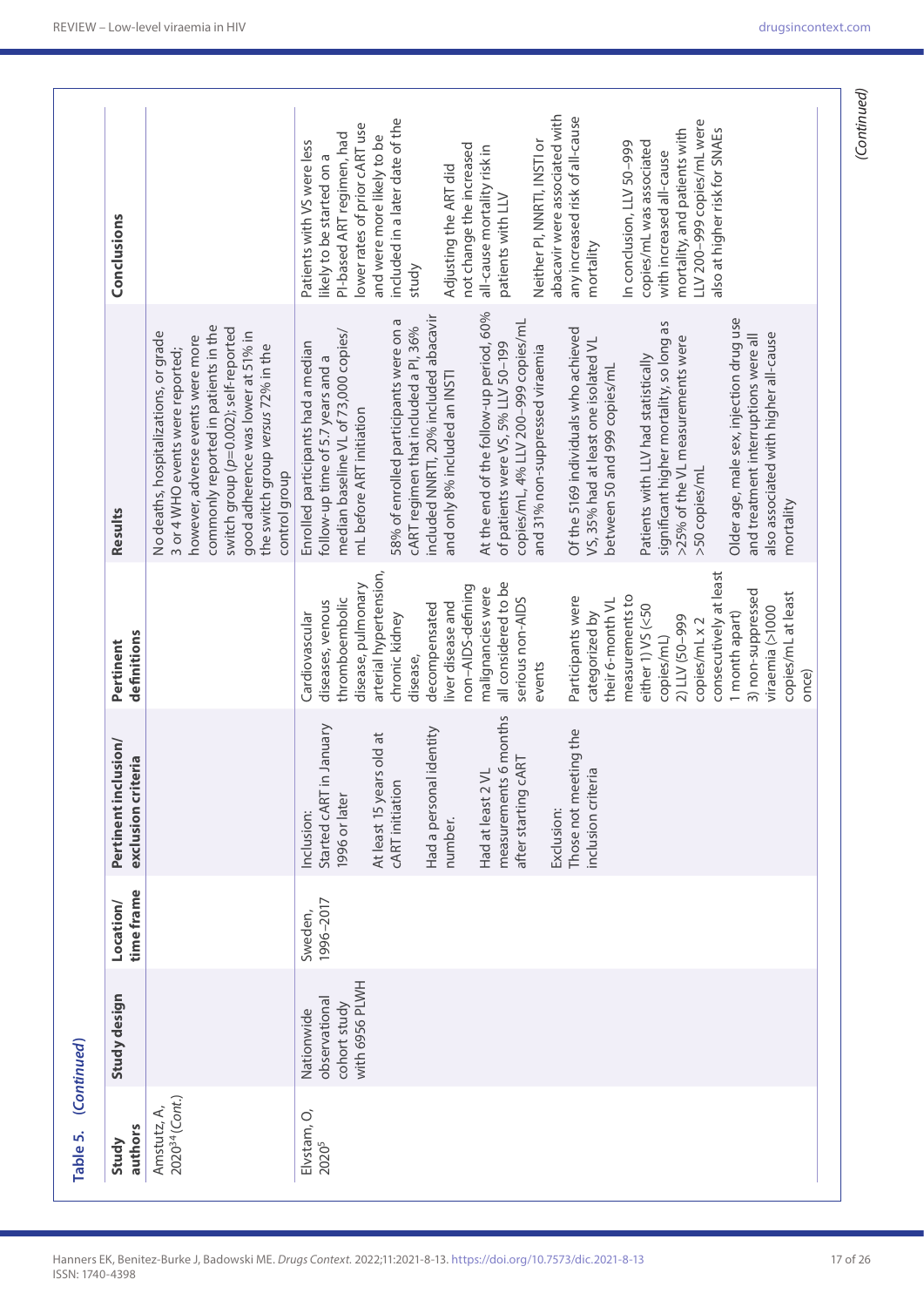| Study                               | Study design                                                                         | Location/           | Pertinent inclusion/                                                                                                                                                                                                                                                                                                                                                | Pertinent                                                                                                                                                                                                                                           | Results                                                                                                                                                                                                                                                                                                                                                                                                                                                                                                                                                                                                                                        | Conclusions                                                                                                                                                                                                                                                                                                                                                                                                                                                                                                                          |
|-------------------------------------|--------------------------------------------------------------------------------------|---------------------|---------------------------------------------------------------------------------------------------------------------------------------------------------------------------------------------------------------------------------------------------------------------------------------------------------------------------------------------------------------------|-----------------------------------------------------------------------------------------------------------------------------------------------------------------------------------------------------------------------------------------------------|------------------------------------------------------------------------------------------------------------------------------------------------------------------------------------------------------------------------------------------------------------------------------------------------------------------------------------------------------------------------------------------------------------------------------------------------------------------------------------------------------------------------------------------------------------------------------------------------------------------------------------------------|--------------------------------------------------------------------------------------------------------------------------------------------------------------------------------------------------------------------------------------------------------------------------------------------------------------------------------------------------------------------------------------------------------------------------------------------------------------------------------------------------------------------------------------|
| authors                             |                                                                                      | time frame          | exclusion criteria                                                                                                                                                                                                                                                                                                                                                  | definitions                                                                                                                                                                                                                                         |                                                                                                                                                                                                                                                                                                                                                                                                                                                                                                                                                                                                                                                |                                                                                                                                                                                                                                                                                                                                                                                                                                                                                                                                      |
| Taramasso, L,<br>2020 <sup>23</sup> | with 1607 PLWH<br>Retrospective<br>cohort study                                      | 2015-2017<br>Italy, | 18 years and older with<br>Those not meeting the<br>HIV-positive patients,<br>at least one HIV-RNA<br>inclusion criteria<br>measurement<br>Exclusion:<br>Inclusion:                                                                                                                                                                                                 | mL for 4 consecutive<br>VL of 50-500 copies/<br>undetectable values<br>achieving VS on ART<br>VL >1000 copies/mL<br>and suppression as<br>LLV was defined as<br>VF was defined as<br>for 6 consecutive<br>months after LLV<br>months after<br>event | and changes were made resulting in 3/3<br>12 patients reported non-adherence' of<br>(100%) VS; 9/12 patients had an optimal<br>15/21 (71%) presented with at least one<br>Out of all enrolled patients throughout<br>ART regimen; of those, 3 ART regimens<br>change their ART regimens resulted in<br>those, 3 patients had suboptimal ART<br>7/21 (33%) of patients presented with<br>at least one prior episode of LLV and<br>were changed which resulted in 3/3<br>the study period, 21 presented with<br>(100%) VS; 6/9 patients that did not<br>the first VF with only 4/6 achieving<br>persistent LLV<br>VF and 2/6 VF<br>episode of VF | of suboptimal ART intensified<br>were changed, 75% achieved<br>regimens were changed and<br>VS compared to only 50% in<br>7 patients with no evidence<br>in patients whose regimens<br>VF were reported; however,<br>2 were left unchanged; no<br>achieved VS by adding an<br>ART regimens; 4 patients'<br>their regimen, 6 patients<br>persistent LLV even after<br>6 patients with reported<br>adequate, fully effective<br>INSTI-based or PI-based<br>therapy, 1 patient had<br>good adherence had<br>the unchanged arm<br>switch |
| Puertas, MC,<br>2018 <sup>35</sup>  | arm, pilot clinical<br>concept, single-<br>trial with 33<br>Proof-of-<br><b>PLWH</b> | Spain, 2018         | had switched from triple<br>mL) on PI/r ART (400/100<br>darunavir/ritonavir daily)<br>that had VS (<50 copies/<br>ART to PI/r whilst in VS<br>CD4+T cell count ≥500<br>VF on PI-<br>mg lopinavir/ritonavir<br>for at least 1 year and<br>HIV-positive patients<br><b>BID or 800/100 mg</b><br>based therapy<br>No history of<br>cells/mm <sup>3</sup><br>Inclusion: | markers include long<br>(2-LTR); 2-LTR circles<br>surrogate marker of<br>in CD4 <sup>+</sup> T cells are a<br>De novo infection<br>terminal repeats<br>recent infection                                                                             | intensification regimen that consisted<br>Participants enrolled had a mean age<br>of 47 years, median baseline VL of 5.2<br>log <sub>10</sub> HIV-RNA copies/mL and had a<br>ritonavir) underwent the raltegravir<br>median ART duration of 7.4 years<br>of raltegravir 400 mg twice daily<br>All 33 patients (18 on darunavir/<br>97% of patients self-reported<br>ritonavir and 15 on lopinavir/<br>adherence levels >96%                                                                                                                                                                                                                    | suggesting that dual therapy<br>the frequency of detectable<br>viraemia (10-60 copies/mL)<br>may result in improved VS<br>replication but decreased<br>increased low-level viral<br>PI/r intensification with<br>raltegravir resulted in<br>intermediate residual                                                                                                                                                                                                                                                                    |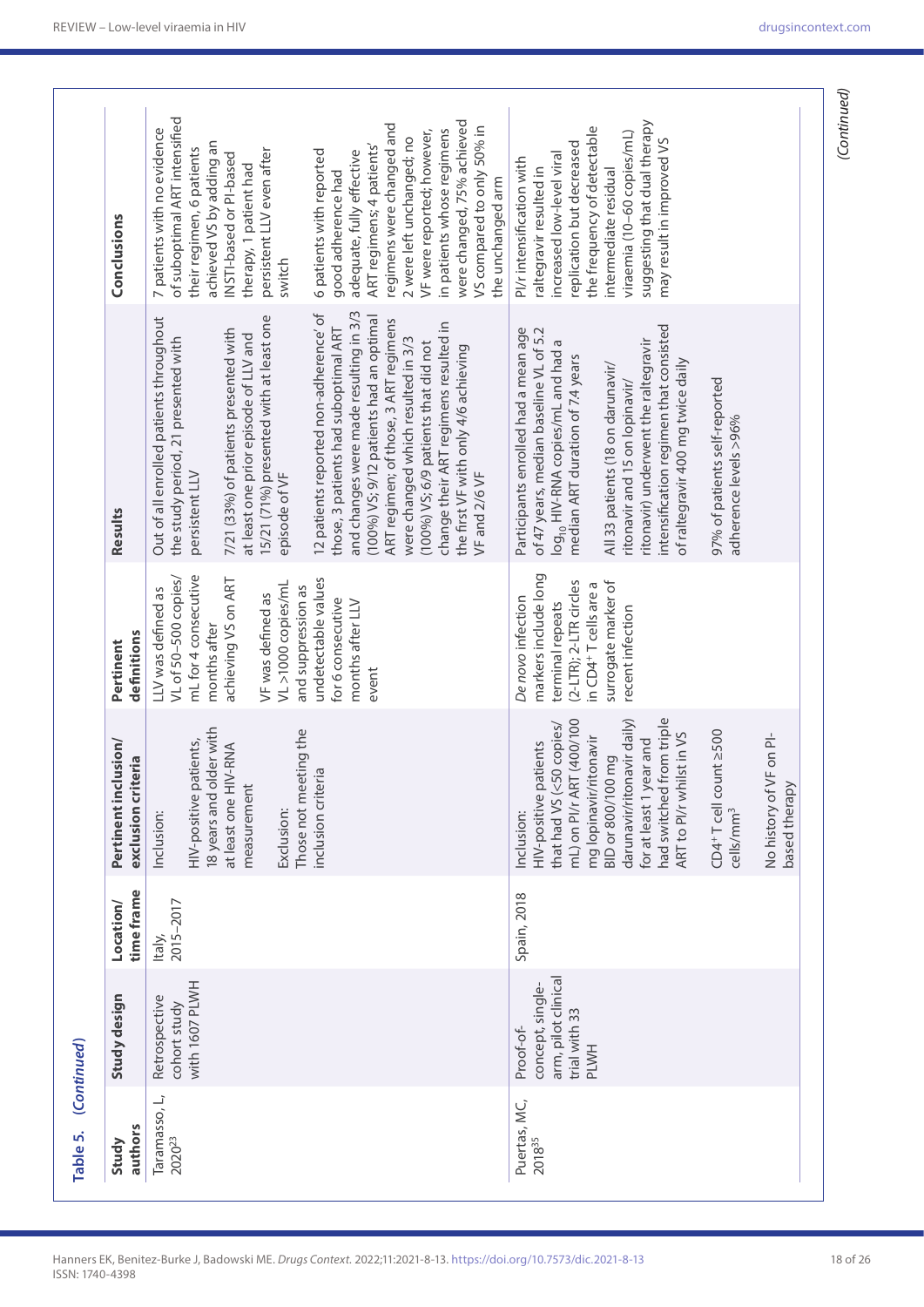| Conclusions                                |                                                                                                                                    |                                                                                                                                                                                                                                               |                                                                                                                                                                                                                                                 | Univariate analysis concluded<br>significantly associated with<br>that the choice of the third<br>as LLV or VLLV events, was<br>(dolutegravir or PI), as well<br>agent in the ART regimen<br>$\overline{5}$                           | were at higher risk of LLV and<br>virologically suppressed for<br>VLLV even after switching<br>shorter amounts of time<br>Patients who were                            | regimens                                                                                               |
|--------------------------------------------|------------------------------------------------------------------------------------------------------------------------------------|-----------------------------------------------------------------------------------------------------------------------------------------------------------------------------------------------------------------------------------------------|-------------------------------------------------------------------------------------------------------------------------------------------------------------------------------------------------------------------------------------------------|---------------------------------------------------------------------------------------------------------------------------------------------------------------------------------------------------------------------------------------|------------------------------------------------------------------------------------------------------------------------------------------------------------------------|--------------------------------------------------------------------------------------------------------|
| Results                                    | patients with only 1 being noted in the<br>intensification period but no VF was<br>Isolated viral blips were seen in 4<br>observed | mL were seen in the preintensification<br>Higher amounts of residual viraemia<br>samples between 10 and 60 copies/<br>increased again in the withdrawal<br>phase (21%) and decreased in the<br>intensification phase (7%), and<br>phase (15%) | 2-LTR circles were found in 18 patients,<br>increased during the first 2 months<br>of intensification but no significant<br>beginning to end of intensification<br>changes were noted from overall<br>the number detected transiently<br>period | and 44.7 years in the PI group and had a<br>median baseline VL of 1.3 log <sub>10</sub> HIV-RNA<br>Enrolled participants had a median age<br>copies/mL; median observation was 49<br>of 40.2 years in the dolutegravir group<br>weeks | continued their PI + 2 NRTIs regimen (PI<br>Treatment arm 1: PLWH were switched<br>to 2 NRTIs and dolutegravir regimen<br>(DTG group); treatment arm 2: PLWH<br>group) | Of the 492 patients, 183 switched to<br>the DTG group whilst 309 patients<br>continued in the PI group |
| definitions<br>Pertinent                   |                                                                                                                                    |                                                                                                                                                                                                                                               |                                                                                                                                                                                                                                                 | were defined as VLLV<br>VL between 50 and<br>999 copies/mL and<br>events between 20<br>LLV was defined as<br>and 50 copies/mL                                                                                                         | The WHO definition<br>$(51000$ copies/mL)<br>of VF was used                                                                                                            |                                                                                                        |
| Pertinent inclusion/<br>exclusion criteria | Those not meeting the<br>inclusion criteria<br>Exclusion:                                                                          |                                                                                                                                                                                                                                               |                                                                                                                                                                                                                                                 | PLWH 20 years and older<br>and received HIV care at<br>Previous VF or<br>Inclusion:<br><b>NTUH</b>                                                                                                                                    | who received boosted or<br>with VL <200 copies/mL<br>for more than 6 months<br>unboosted PI regimens<br>intolerance to first-line<br>NNRTI-based therapy               |                                                                                                        |
| time frame<br>Location/                    |                                                                                                                                    |                                                                                                                                                                                                                                               |                                                                                                                                                                                                                                                 | September<br>1,2016 to<br>April 20,<br>NTUH,<br>2017                                                                                                                                                                                  |                                                                                                                                                                        |                                                                                                        |
| Study design                               |                                                                                                                                    |                                                                                                                                                                                                                                               |                                                                                                                                                                                                                                                 | cohort with 492<br>observational<br>Single-centre<br>retrospective<br><b>PLWH</b>                                                                                                                                                     |                                                                                                                                                                        |                                                                                                        |
| authors<br>Study                           | 2018 <sup>35</sup> (Cont.)<br>Puertas, MC,                                                                                         |                                                                                                                                                                                                                                               |                                                                                                                                                                                                                                                 | Chen, GJ,<br>2021 <sup>16</sup>                                                                                                                                                                                                       |                                                                                                                                                                        |                                                                                                        |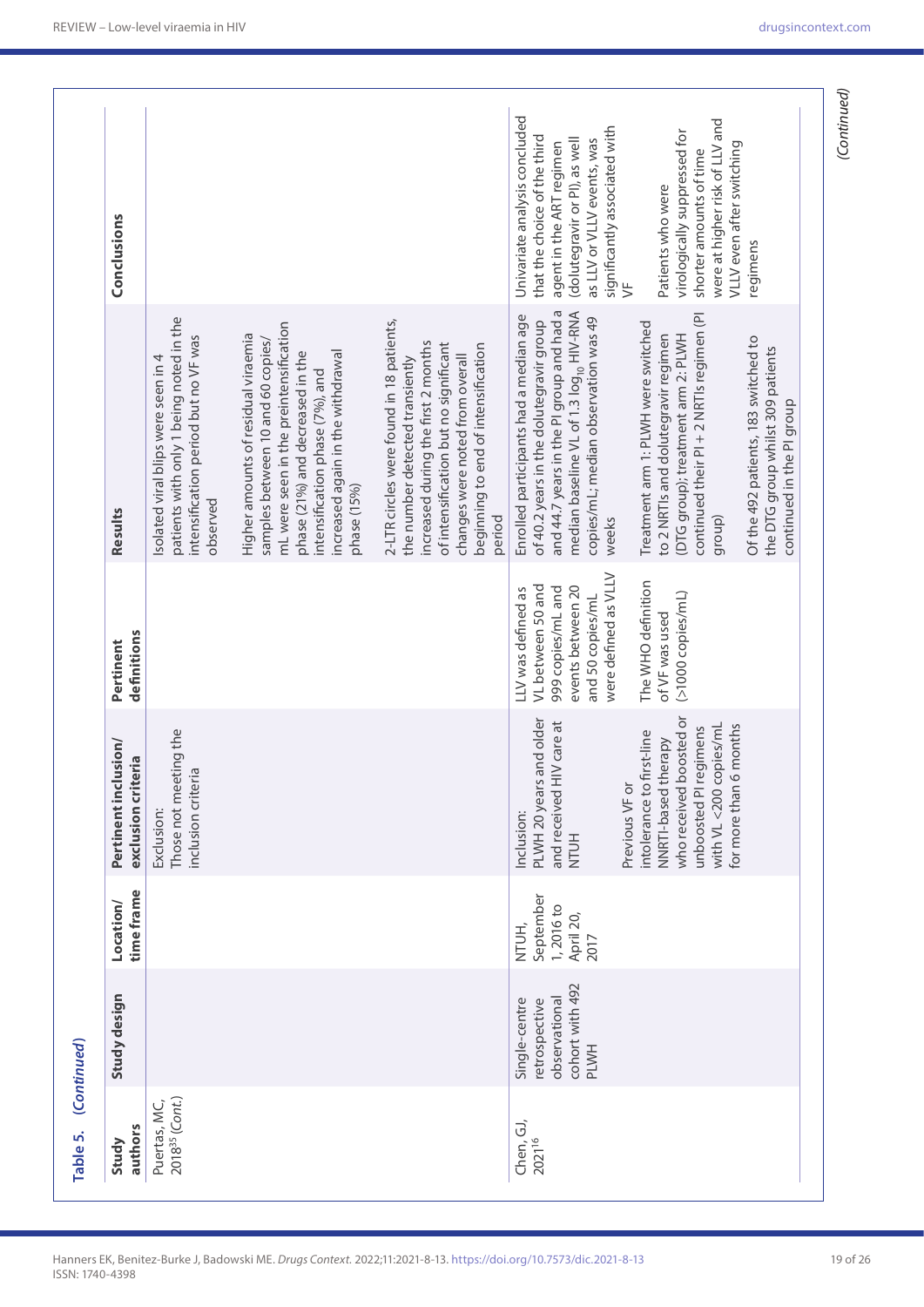|                                         |                                                   | time frame<br>Location/         | Pertinent inclusion/<br>exclusion criteria                             | definitions                              | Results                                                                                                                                                                                                                                                        |                                                                                      |
|-----------------------------------------|---------------------------------------------------|---------------------------------|------------------------------------------------------------------------|------------------------------------------|----------------------------------------------------------------------------------------------------------------------------------------------------------------------------------------------------------------------------------------------------------------|--------------------------------------------------------------------------------------|
| 2021 <sup>16</sup> (Cont.)<br>Chen, GJ, |                                                   |                                 | Previous treatment<br>$\overline{a}$<br>failure to INSTI<br>Exclusion: |                                          | younger, virologically suppressed prior<br>to inclusion for 5 years versus 6 years,<br>and had higher rates of previous VF<br>Patients in the DTG group were                                                                                                   |                                                                                      |
|                                         |                                                   |                                 | genotypic resistance to<br>PLWH with emergent                          |                                          | (53.3% versus 19.8% in the PI group)                                                                                                                                                                                                                           |                                                                                      |
|                                         |                                                   |                                 | dolutegravir                                                           |                                          | 43 (3.2%) qualified for LLV with 21 in the<br>Of all VL tests in the observation period,<br>of all VL tests in the observation period,<br>the DTG group and 54 in the PI group;<br>96 (7.1%) qualified for VLLV with 42 in<br>DTG group and 22 in the PI group |                                                                                      |
| Qin, S, 2021 <sup>14</sup>              | Retrospective<br>follow-up on<br><b>HW1d 0981</b> | 2003-2019<br>Guangxi,<br>China, | VL data before ART<br>Available baseline<br>Inclusion:                 | VF defined as VL<br>>400 copies/mL       | of 40 years and a median baseline VL of<br>Participants enrolled had a mean age<br>4.89 log <sub>10</sub> HIV-RNA copies/mL                                                                                                                                    | modification when compared<br>lead to higher rates of ART<br>Lopinavir and other Pls |
|                                         |                                                   |                                 | initiation                                                             | High LLV defined as<br>201-400 copies/mL | Cumulative incidence rates for VF were                                                                                                                                                                                                                         | to efavirenz                                                                         |
|                                         |                                                   |                                 | ART for at least 6 months                                              | Low LLV defined as                       | found to be insignificant for low LLV but<br>significant for high LLV                                                                                                                                                                                          | ART modification is a VL high-<br>risk factor for VF (p<0.01)                        |
|                                         |                                                   |                                 | Two or more VL records<br>during follow-up                             | 20-200 copies/mL                         |                                                                                                                                                                                                                                                                |                                                                                      |
|                                         |                                                   |                                 | Interval between VL test<br>not more than<br>12 months                 |                                          |                                                                                                                                                                                                                                                                |                                                                                      |
|                                         |                                                   |                                 | inclusion<br>Not matching<br>Exclusion:<br>criteria                    |                                          |                                                                                                                                                                                                                                                                |                                                                                      |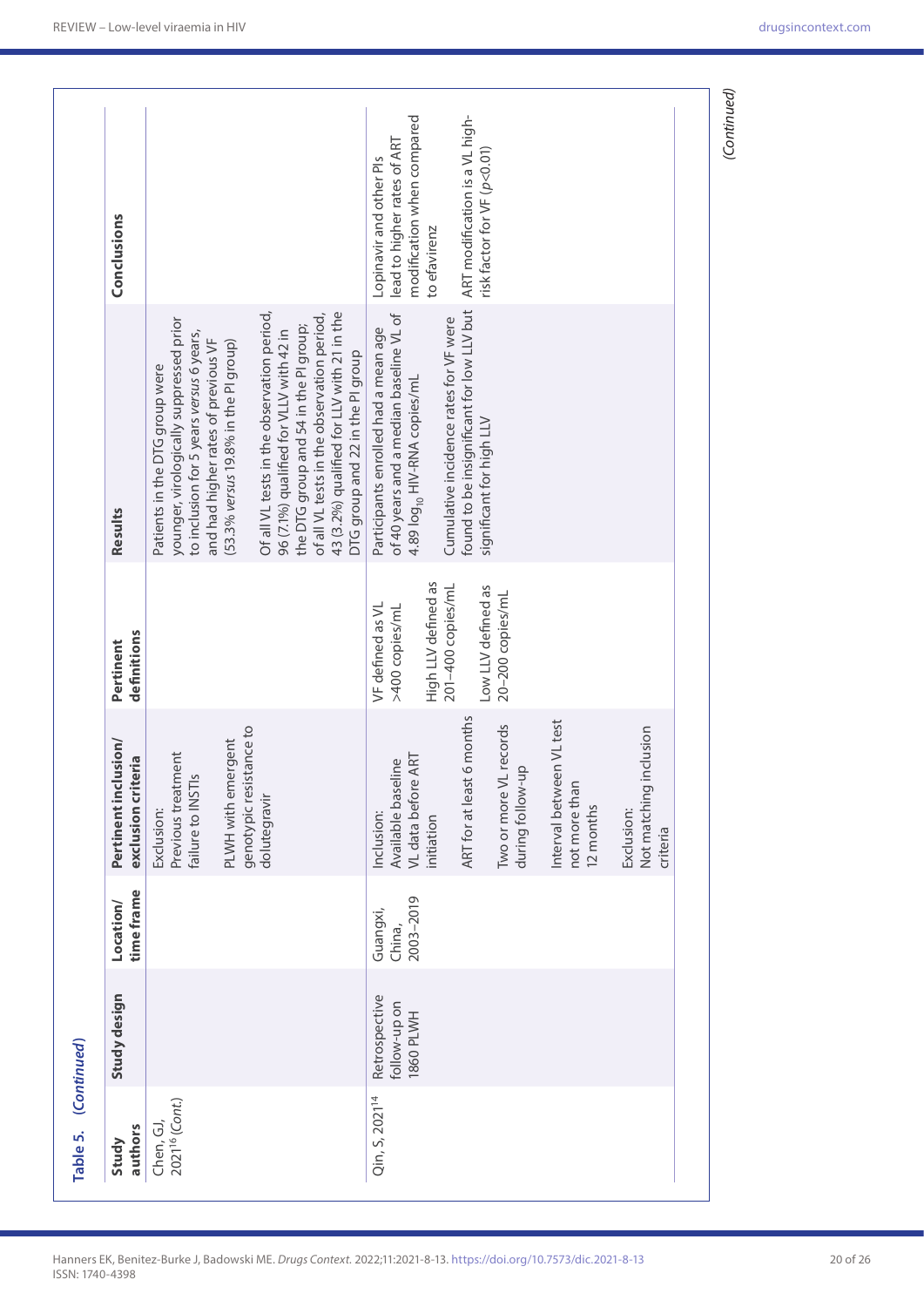| Table 5. (Continued) |                                                                                                                                                  |                                |                                                                                                                                                                                                       |                                                                                                                                                                                                                                                                                                                                                                                          |                                                                                                                                                                                                                                                                                                                                                                                                                                                                                                                                                         |                                                                                                                                                                                                                                                                                                                                                                                                                                                         |
|----------------------|--------------------------------------------------------------------------------------------------------------------------------------------------|--------------------------------|-------------------------------------------------------------------------------------------------------------------------------------------------------------------------------------------------------|------------------------------------------------------------------------------------------------------------------------------------------------------------------------------------------------------------------------------------------------------------------------------------------------------------------------------------------------------------------------------------------|---------------------------------------------------------------------------------------------------------------------------------------------------------------------------------------------------------------------------------------------------------------------------------------------------------------------------------------------------------------------------------------------------------------------------------------------------------------------------------------------------------------------------------------------------------|---------------------------------------------------------------------------------------------------------------------------------------------------------------------------------------------------------------------------------------------------------------------------------------------------------------------------------------------------------------------------------------------------------------------------------------------------------|
| authors<br>Study     | Study design                                                                                                                                     | time frame<br>Location/        | Pertinent inclusion/<br>exclusion criteria                                                                                                                                                            | definitions<br>Pertinent                                                                                                                                                                                                                                                                                                                                                                 | Results                                                                                                                                                                                                                                                                                                                                                                                                                                                                                                                                                 | Conclusions                                                                                                                                                                                                                                                                                                                                                                                                                                             |
| Joya, C,<br>201917   | NHS Prospective,<br>2006 PLWH were<br>analysis was a<br>included, this<br>retrospective<br>open cohort<br>multicentre,<br>with PLWH,<br>analysis | 1996-2017<br>United<br>States, | ART initiation during the<br>study period who had at<br>6 months after initiation<br>least 2 documented VL<br>Those not meeting the<br>nclusion criteria<br>whilst on ART<br>Exclusion:<br>Inclusion: | measurements of 200<br>after initiation of ART<br>copies/mL 6 months<br>200-1000 copies/mL<br>high LLV was a VL of<br>subcategorized into<br>iLLV and persistent<br>copies/mL or more<br>LLV was defined as<br>50-199 copies/mL,<br>or any VL of >1000<br>VF was defined as<br>defined as VL <50<br>>2 consecutive VL<br>suppression was<br>Continuous<br>copies/mL<br>-LV was<br>$\geq$ | baseline VL of 4.5 log <sub>10</sub> HIV-RNA copies/<br>mono or dual ARV prior to initiation of a<br>commonly initiated (49%) compared to<br>plus a third agent of either an INSTI, PI,<br>unboosted PI (24%), INSTIs (11%) and<br>Participants enrolled had a median<br>Definition of ART used was 2 NRTIs<br>NNRTI-based regimens were most<br>20% of included patients received<br>NNRTI or third NRTI<br>boosted-PI (10%)<br>triple regimen<br>$\overline{\overline{\epsilon}}$                                                                     | protective against developing<br>Per this study, risk factors for<br>protective factors for VF but<br>and unboosted-PI regimens<br>VF; therefore, the above are<br>with an NNRTI or INSTI, and<br>ILLV included initiating ART<br>lower rates of mono or dual<br>for VF included prior mono<br>or dual ARV use (p<0.0001)<br>ARV use prior to initiation;<br>Per this study, risk factors<br>LLV was found to be<br>risk factors for iLLV<br>(p<0.0001) |
|                      |                                                                                                                                                  |                                | virological failure; VL, viral load; VLLV, very-low-level viraemia; VS, virological suppression; WHO, World Health Organization.                                                                      |                                                                                                                                                                                                                                                                                                                                                                                          | ART, antiretroviral therapy; ARV, antiretroviral; cART, combined antiretroviral therapy; DTG, dolutegravir, iLLV, intermittent low-level viraemia; INSTI, integrase strand transfer<br>inhibitor; LLV, low-level viraemia; LTR, long terminal repeats; NNRTI, non-nucleoside reverse transcriptase inhibitor; NRTI, nucleoside reverse transcriptase inhibitor; NTUH,<br>National Taiwan University Hospital; PI, protease inhibitor; PI/r, protease inhibitor boosted with ritonavir; PLWH, people living with HIV; SNAE, serious non-AIDS events; VF, |                                                                                                                                                                                                                                                                                                                                                                                                                                                         |

ISSN: 1740-4398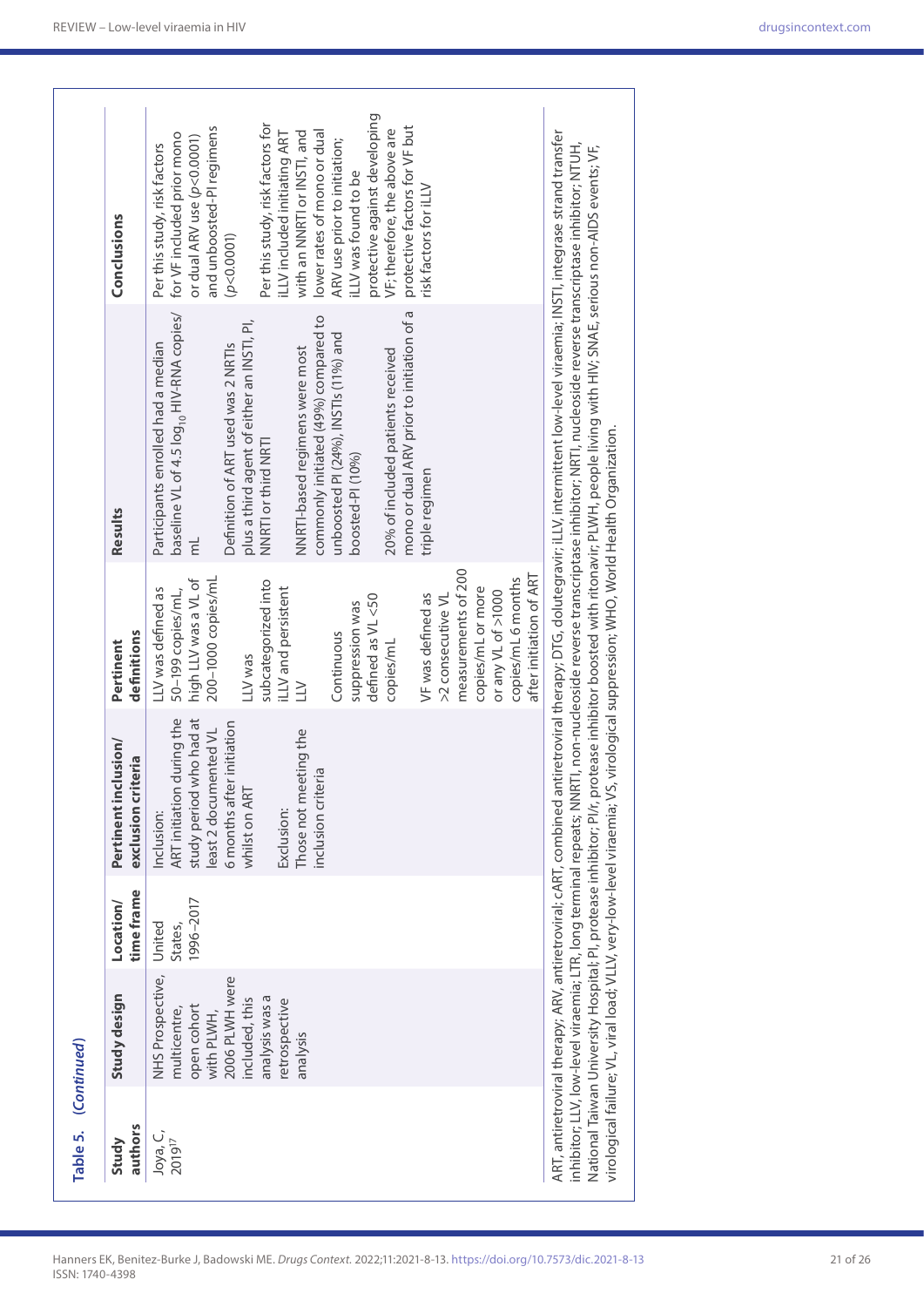deemed to have LLV, higher pre-treatment HIV RNA levels, lower CD4 cell counts and ART experience at baseline.<sup>8,9,16,18</sup> These risk factors were related to higher viral loads, the possibility of resistance forming especially in those who are ART experienced and an overall weakened immune system brought on by the duration of an unsuppressed viral load. In one of the studies, there was an inverse relationship between the number of viral load measurements taken and VF.18 In theory, this may be due to more interaction between the healthcare provider and patient leading to increased monitoring that yields more frequent follow-up encounters. Nonetheless, making sure PLWH remain adherent to their medication regimen and undergo frequent monitoring until stabilization will assist in maintaining virological suppression and improving clinical outcomes.36

ART modification and adherence are factors that should also be addressed.14,16 Prior to ART modification, healthcare providers can refer to the recommendations and see if modification is necessary prior to a switch. The healthcare provider should also monitor PLWH more regularly to assess adherence. More patient–practitioner interactions and a better relationship lead to higher medication adherence in PLWH.37 Being adherent to ART leads to better viral load containment and increases in CD4 count, thus preventing opportunistic infections and cancers from occurring.37–39

Older age was associated with LLV and VF8 yet another study found the inverse relationship<sup>18</sup> where age younger than 50 years was associated with a risk for developing LLV. One study showed that PLWH who were diagnosed prior to 2000 were at higher risk for developing VF and LLV. PLWH who were started on ART prior to 2000 were more likely to be using treatment regimens that faced many challenges such as high pill burdens, necessary high adherence, drug–drug interactions and adverse effects.40 Over the years, preferred ART recommendations have changed, which may lead to PLWH modifying their ART regimen if their prior ART was discontinued. Additionally, prior to 1998, a rapid start approach was not an option or recommended and only recently became a more utilized way of treating PLWH, which may also contribute to the association of older age with LLV and VF.<sup>8</sup> Newer and better therapy options, such as INSTIs, second-generation NNRTIs or boosted PIs, have also paved the way for increased VS and treatment success by decreasing doses, increasing adherence and decreasing side effects; this may have been the reason for younger PLWH having better results than their older counterparts.8 In a systematic search, it was found that PLWH of older age were more likely to be adherent to their medications than younger PLWH.<sup>41</sup> Further studies should be conducted to assess the specific risk factors associated with LLV and VF.

Another demographic that was found to be a risk factor was the Black race. One study did not find biological factors between regimens in Black or White PLWH but theorized that social factors were contributing to this disparity.<sup>42</sup> Another more recent study found medical mistrust in medication

necessity among Black PLWH, where individuals believed that their medication does not keep them well nor does it prevent them from becoming sicker.<sup>43</sup> Both of these factors should be reassessed and addressed with the patient by building a better relationship between the medical team and the patient. Educating and empowering patients about their treatment regimen and the benefits of adhering to the medication can help mitigate mistrust of therapy.<sup>44</sup> Overall, common risk factors that should be observed more carefully in patients are high LLV, persistent LLV, ART adherence, higher pretreatment HIV RNA and lower CD4 cell counts.

NRTIs and NNRTIs are leading causes for first-line ART failure.45 First-line treatment regimens recommend using INSTI plus one or two NRTIs.12 Historic RNA GRT and proviral DNA GRT can be used to detect resistance mutations to prevent ART treatment failure. Using proviral DNA GRT was a viable alternative for an absent RNA GRT. $^{24}$  Even though guidelines<sup>4,11</sup> do not fully recommend the use of proviral DNA GRT and recommend caution when using these tests, it was also shown that RNA GRT can be used in instances of LLV because of newer testing methods with lower thresholds for detection with high success rates. In instances when historic RNA GRT was not available, proviral DNA GRT can be used to detect a resistance mutation. The current guidelines should be reconsidered when recommending all types of GRT as historic RNA GRT may not be available for every patient. Both RNA GRT and proviral GRT should be used in cases of LLV to have an inclusive list of all the mutations currently present and previously attained. These testing methods can also be used interchangeably with a high rate of success.<sup>24</sup> To prevent LLV and cases of VF, patients should test for resistance mutations to help guide treatment regimens and can be safely tested in cases of LLV.

Another test that may be useful in the management of LLV is next-generation sequencing (NGS), which has not been fully explored in reference to HIV and LLV but could provide clinicians with another tool to personalize treatment regimens. NGS can detect minority resistance variants at a lower threshold than the standard genotypic test.<sup>46</sup> Minority resistance variants have been thought to have clinical significance in negative outcomes of PLWH and LLV. NGS can also be cost effective as it can be largely scalable with testing in batches, thereby reducing costs. NGS can provide a more sensitive analysis of resistance mutations, and practitioners can modify medication regimens and maximize the outcome of ART. NGS has the potential to be beneficial in the treatment of PLWH, but this topic should be further explored once the standardization of NGS-based GRT has been accomplished.

Discrepancies exist between LLV classifications and definitions where there is no universal definition of LLV, making it difficult to study and compare in a clinical setting. The incidence of viral blips can range from 10% to 38%.<sup>31,32,47</sup> Viral blips are becoming more common with increasing efficacy in viral detection and with increasing awareness of viral blips. Viral blips are not a cause for changing of current ART, but they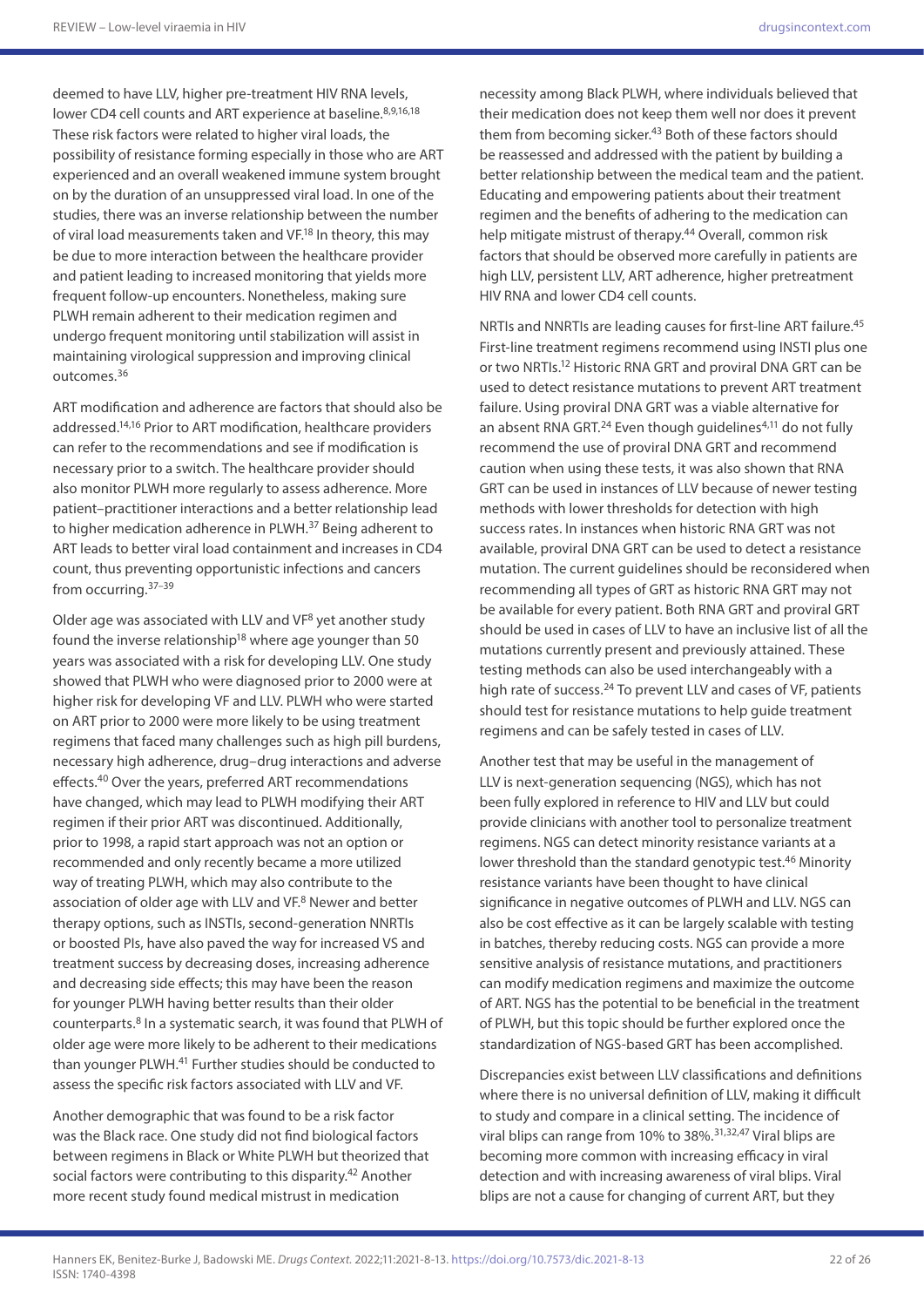are an indicator of the need for closer monitoring. Based on currently available data, viral blips are not an indicator or risk factor for VF.<sup>18</sup> Even though there were some conflicting studies saying blips contribute to VF, they were not the only factor. One study mentioned that a viral blip and at least three consecutive viral detections contributed to VF.33 According to the definition of a viral blip, this would no longer be a blip and would be considered persistent LLV. This further demonstrates the importance of providing a uniform definition and range of viral levels for a more standardized comparison. One study showed that early ART initiation and lower HIV RNA levels at initiation were protective factors and PLWH who had a prolonged initiation time and high HIV RNA levels at the start showed a higher risk of developing viral blips,<sup>32</sup> indicating that early initiation will contribute to less frequent viral blips. This also provided some insight into latent reservoirs as a possible source of viral blips but further investigation is needed to confirm this. In the presence of a viral blip, PLWH should maintain the same regimen as there may be other factors that are causing the viral blip, such as biological fluctuations,  $32$ reactivation of latent reservoirs,<sup>48</sup> drug interactions or nonadherence.<sup>27</sup> These other factors should also be assessed when considering treatment. Overall, current studies found that true blips are unlikely to be associated with VF in LLV PLWH.<sup>18,29</sup>

In 2016, only 51% of PLWH had suppressed viral loads.12 Suboptimal adherence is a strong predictor of poor viral response to ART that can lead to VF, transmission and resistance.12 Patients who are non-adherent to ART require more frequent monitoring and accumulate costs.12 Patients may be non-adherent for many reasons, including cost, undesired adverse effects, transportation issues (missed clinic appointments), depression, comorbidities and inconvenience (high pill burden, dosing frequency).12 DHHS guidelines recommend assessing and counselling on patient adherence at every visit to reinforce the importance of maintaining VS.12 Adherence can be strongly complicated by substance use disorders, homelessness and imprisonment.12 Qin et al. discussed the impact of relationship status on adherence, disclosing that patients that are widowed or live alone have poorer adherence than those that cohabitate.9 PI-based regimens may be useful for patients at risk for poor adherence or as an early start prior to resistance results due to their low likelihood of resistance even after a VF.12 In a meta-analysis, depression was shown to be linked to ART non-adherence. Targeting early conversations about depression symptoms may improve adherence in patients.13 Viral blips are common in successfully treated patients and are defined as patients having transient detectable viral loads (typically <200 copies/ mL) followed by regression into undetectable viral loads.<sup>11</sup> Even highly adherent patients have a 10% chance of having a viral blip per year.<sup>12</sup> According to the DHHS HIV guidelines, viral blips are not associated or predictive of VF; however, the data between viral blips and consistent LLV are conflicting.12 It is clear that adherence affects the probability of patients experiencing LLV but it is not clear if improving adherence

could result in viral resuppression.12 Nonetheless, adherence should be assessed and counselled for at every HIV follow-up visit to ensure optimal adherence (>80–95%).12 Adherence was consistently reported as having an impact on LLV though it may be so in varying levels of HIV-VL (i.e. 50–199 copies/mL *versus* 200-999 copies/mL) and subsequent VF.<sup>8,17,19-23</sup>

Intensification of ART resulted in favourable virological outcomes with 10 out of 12 patients achieving VS and only 2 out of 12 remaining in persistent LLV (defined as two consecutive viral load measurements within 50–500 copies/ mL in patients who had previously undetectable viral load measurements for at least 4 consecutive months on ARV); however, evidence may be obscured by the importance of genotyping for resistant mutations to ART. It is difficult to determine whether intensification of ART was responsible for the favourable outcomes or if it was the change to a medication without resistance mutations. LLV incidence declined in the 3-year study period when INSTIs were gaining confidence as a backbone ART regimen, possibly suggesting that INSTI-based ART regimens may increase rates of VS.<sup>23</sup> In a randomized controlled trial with a control and switch group, the switch group had poorer adherence to ART possibly due to the increased side effects from a new medication; however, the ART switch group still resulted in increased rates of VS.<sup>34</sup> A study conducted in sub-Saharan Africa evaluated the management of HIV in this patient population. In developing regions with high rates of HIV infection, genotyping and viral load measurements are not routine practices due to cost, leading to premature modification in ART regimens.<sup>34</sup> EACS guidelines recommend switching ART medications in certain situations, including documented side effects or prevention of long-term toxicity, drug–drug interactions, pregnancy, ageing/ comorbidities, simplification, protection from hepatitis B virus, regimen fortification or cost reduction. It is suggested that all practitioners consider a patient's tolerability of their current regimen even if they have achieved VS.<sup>11</sup>

## **Conclusion**

Studies defined VF and LLV with different viral load levels, which may lead to variances in results between the study groups. Studies also classified patients in different manners and used different HIV-RNA assays that can detect residual loads at different specificities, leading to differences in viral load reporting. One must be careful when comparing literature on this subject due to these differences. The current consensus is that LLV of less than 1000 copies/mL is relatively insignificant and should not warrant ART modification; however, emerging evidence discussed in this review proves differently and suggests the intensification of or switching to the next line ART regimen as beneficial for patients with persistent LLV. Persistent LLV levels of >200 copies/mL are associated with VF, serious AIDS events and increased mortality and should rationalize intensification of ART and lowering of the VF threshold of 1000 copies/mL (Table 5 and WHO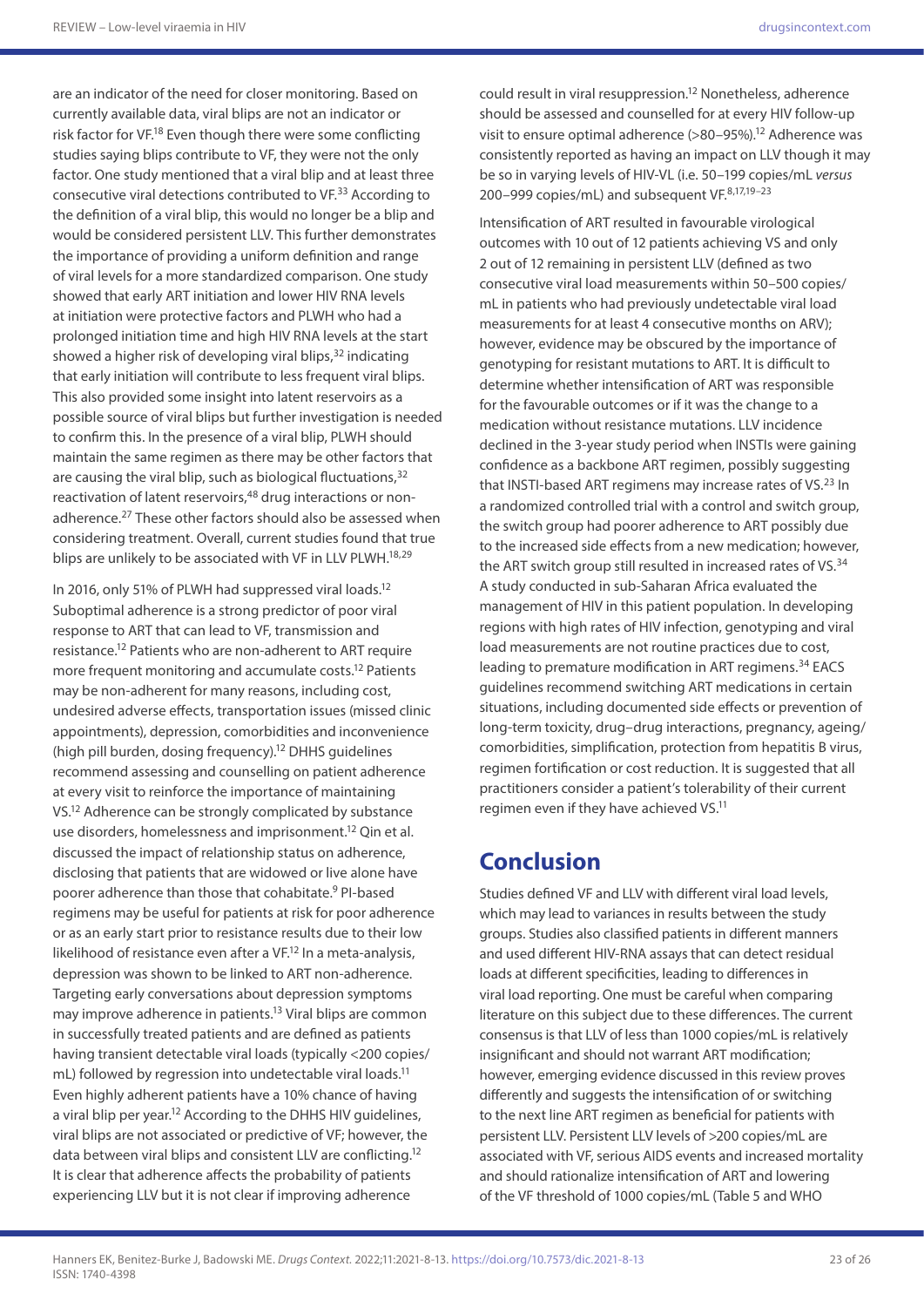guidelines).5,13,14,16,17,23,34,35 Furthermore, patients with higher baseline viral load measurements as well as lower CD4+ T cell counts are at increased risk of LLV and subsequent VF.<sup>5,8,16,17</sup> It is important to note that lowering of the VF threshold will result in an increased demand for follow-up visits, viral load measurements and counselling resources, which in turn are likely to improve patient adherence and HIV-related outcomes. Lowering the LLV threshold would ultimately require more frequent lab testing and office visits, which could impact clinic workflow. Additionally, modifying ART regimens by moving onto second-line and third-line therapy options more quickly is a risk factor for poor HIV outcomes and growing resistance.

New ART regimens come with new adverse events that may or may not affect patient medication adherence, which may further contribute to growing resistance. This strengthens the need for proper evaluation of LLV prior to intensification of ART regimens.

Although additional studies are needed on this very important clinical management topic, medication adherence should be confirmed first, then a thorough search for any potential drug interactions should take place, followed by a genotype resistance assessment, and lastly ART intensification, if indicated, based on the duration of LLV.

## **Key practice points**

- Standardization in defining low-level viraemia (LLV) is needed.
- In patients who experience LLV, their medication adherence should be assessed, drug interactions reviewed and antiretroviral therapy intensified, if needed.
- Patients who experience LLV should be closely monitored for the development of virological failure.

**Contributions:** All authors (EKH, JBB, MEB) contributed significantly to the creation of this manuscript from design to writing. All named authors meet the International Committee of Medical Journal Editors (ICMJE) criteria for authorship for this article, take responsibility for the integrity of the work as a whole and have given their approval for this version to be published.

**Disclosure and potential conflicts of interest:** The authors declare that they have no conflicts of interest relevant to this manuscript. The International Committee of Medical Journal Editors (ICMJE) Potential Conflicts of Interests form for the authors is available for download at: <https://www.drugsincontext.com/wp-content/uploads/2021/11/dic.2021-8-13-COI.pdf>

**Acknowledgements:** None.

**Funding declaration:** There was no funding associated with the preparation of this article.

**Copyright:** Copyright © 2022 Hanners EK, Benitez-Burke J, Badowski ME. Published by *Drugs in Context* under Creative Commons License Deed CC BY NC ND 4.0 which allows anyone to copy, distribute and transmit the article provided it is properly attributed in the manner specified below. No commercial use without permission.

**Correct attribution:** Copyright © 2022 Hanners EK, Benitez-Burke J, Badowski ME. <https://doi.org/10.7573/dic.2021-8-13>. Published by *Drugs in Context* under Creative Commons License Deed CC BY NC ND 4.0.

**Article URL:** <https://www.drugsincontext.com/hiv-how-to-manage-low-level-viraemia-in-people-living-with-hiv>

**Correspondence:** Melissa E Badowski, Section of Infectious Diseases Pharmacotherapy, Department of Pharmacy Practice, University of Illinois at Chicago, College of Pharmacy, IL, USA. Email: [badowski@uic.edu](mailto:badowski@uic.edu)

**Provenance:** Invited; externally peer reviewed.

**Submitted:** 31 August 2021; **Accepted:** 29 October 2021; **Publication date:** 1 March 2022.

*Drugs in Context* is published by BioExcel Publishing Ltd. Registered office: Plaza Building, Lee High Road, London, England, SE13 5PT.

BioExcel Publishing Limited is registered in England Number 10038393. VAT GB 252 7720 07.

For all manuscript and submissions enquiries, contact the Editorial office [editorial@drugsincontext.com](mailto:editorial@drugsincontext.com)

For all permissions, rights and reprints, contact David Hughes [david.hughes@bioexcelpublishing.com](mailto:david.hughes@bioexcelpublishing.com)

## **References**

- 1. Global Statistics. HIV.gov. [https://www.hiv.gov/hiv-basics/overview/data-and-trends/global-statistics.](https://www.hiv.gov/hiv-basics/overview/data-and-trends/global-statistics) Accessed June 30, 2021.
- 2. US Statistics. HIV.gov. <https://www.hiv.gov/hiv-basics/overview/data-and-trends/statistics>. Accessed June 30, 2021.
- 3. Díaz YMS, Orlando-Narváez SA, Ballester-Arnal R. Risk behaviors for HIV infection. A review of emerging trends. Conductas de riesgo hacia la infección por VIH. Una revisión de tendencias emergentes. *Cien Saude Colet*. 2019;24(4):1417–1426. <https://doi.org/10.1590/1413-81232018244.02322017>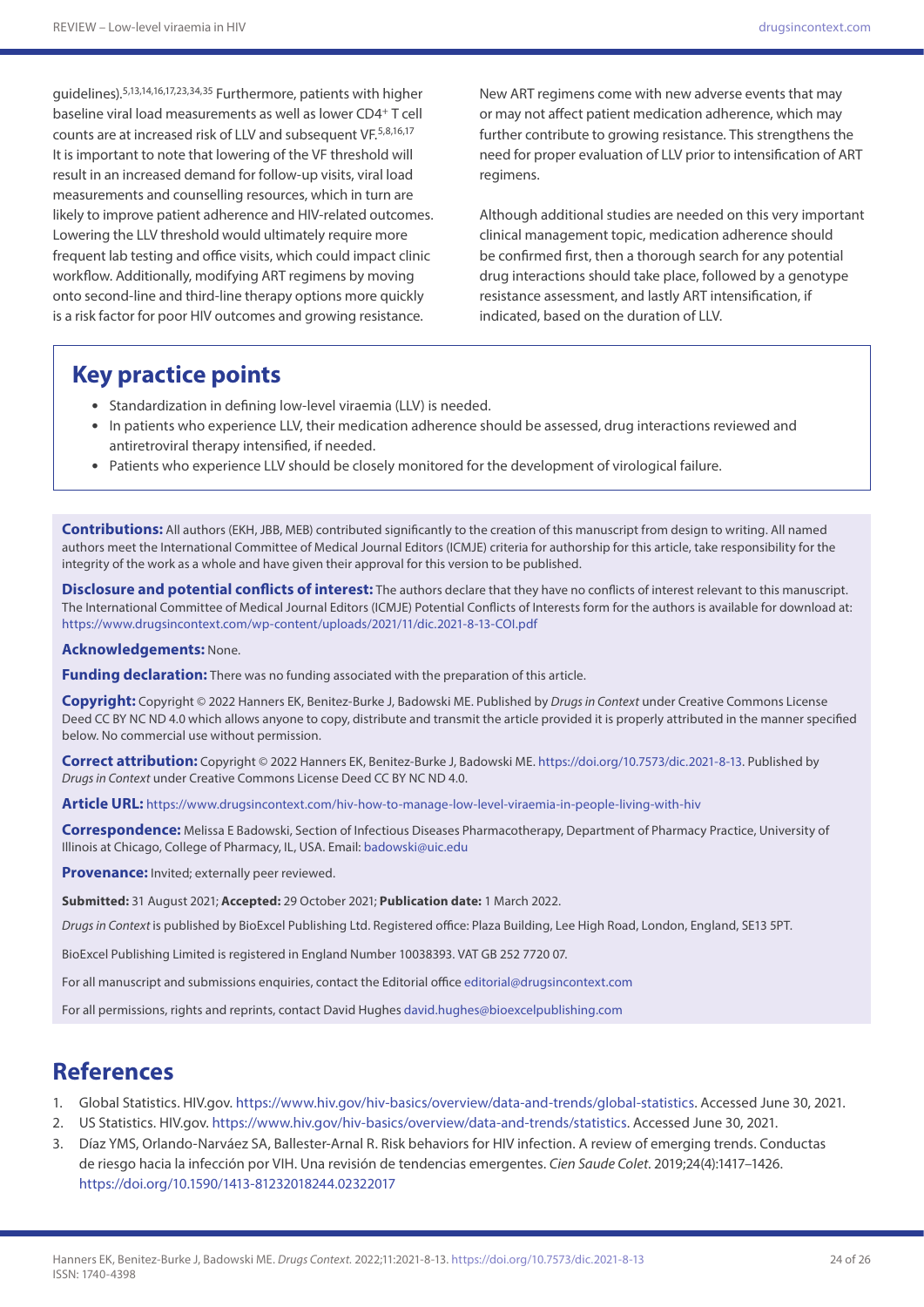- 4. Saag MS, Gandhi RT, Hoy JF, et al. Antiretroviral drugs for treatment and prevention of HIV infection in adults: 2020 recommendations of the International Antiviral Society-USA Panel. *JAMA*. 2020;324(16):1651–1669. <https://doi.org/10.1001/jama.2020.17025>
- 5. Elvstam O, Marrone G, Medstrand P, et al. All-cause mortality and serious non-AIDS events in adults with low-level human immunodeficiency virus viremia during combination antiretroviral therapy: results from a Swedish Nationwide Observational Study. *Clin Infect Dis*. 2021;72(12):2079–2086.<https://doi.org/10.1093/cid/ciaa413>
- 6. Gonzalez JS, Batchelder AW, Psaros C, Safren SA. Depression and HIV/AIDS treatment nonadherence: a review and meta-analysis. *J Acquir Immune Defic Syndr*. 2011;58(2):181–187.<https://doi.org/10.1097/QAI.0b013e31822d490a>
- 7. Ryscavage P, Kelly S, Li JZ, Harrigan PR, Taiwo B. Significance and clinical management of persistent low-level viremia and very-low-level viremia in HIV-1-infected patients. *Antimicrob Agents Chemother*. 2014;58(7):3585–3598. <https://doi.org/10.1128/AAC.00076-14>
- 8. Gaifer Z, Boulassel MR. Low-level viremia predicts virological failure in HIV-infected Omani patients receiving antiretroviral therapy. *J Int Assoc Provid AIDS Care*. 2020;19:2325958220979817.<https://doi.org/10.1177/2325958220979817>
- 9. Zhang T, Ding H, An M, et al. Factors associated with high-risk low-level viremia leading to virologic failure: 16-year retrospective study of a Chinese antiretroviral therapy cohort. *BMC Infect Dis*. 2020;20:147.<https://doi.org/10.1186/s12879-020-4837-y>
- 10. Elvstam O, Medstrand P, Yilmaz A, Isberg PE, Gisslén M, Björkman P. Virological failure and all-cause mortality in HIV-positive adults with low-level viremia during antiretroviral treatment. *PLoS One*. 2017;12(7):e0180761. <https://doi.org/10.1371/journal.pone.0180761>
- 11. European AIDS Clinical Society (EACS). Guidelines Version 10.0, November 2019. [https://www.eacsociety.org/guidelines/eacs](https://www.eacsociety.org/guidelines/eacs-guidelines/eacs-guidelines.html)[guidelines/eacs-guidelines.html](https://www.eacsociety.org/guidelines/eacs-guidelines/eacs-guidelines.html)
- 12. Panel on Antiretroviral Guidelines for Adults and Adolescents. Guidelines for the Use of Antiretroviral Agents in Adults and Adolescents Living with HIV. Department of Health and Human Services. [https://clinicalinfo.hiv.gov/en/guidelines/adult-and](https://clinicalinfo.hiv.gov/en/guidelines/adult-and-adolescent-arv/whats-new-guidelines)[adolescent-arv/whats-new-guidelines](https://clinicalinfo.hiv.gov/en/guidelines/adult-and-adolescent-arv/whats-new-guidelines). Accessed December 6, 2021.
- 13. WHO. Consolidated guidelines on the use of antiretroviral drugs for treating and preventing HIV infection; Recommendations for a public health approach. Second edition. 2016. [http://apps.who.int/iris/bitstream/10665/208825/1/9789241549684\\_eng.](http://apps.who.int/iris/bitstream/10665/208825/1/9789241549684_eng.pdf?ua=1) [pdf?ua=1](http://apps.who.int/iris/bitstream/10665/208825/1/9789241549684_eng.pdf?ua=1).
- 14. Qin S, Lai J, Zhang H, et al. Predictive factors of viral load high-risk events for virological failure in HIV/AIDS patients receiving long-term antiviral therapy. *BMC Infect Dis*. 2021;21:448. <https://doi.org/10.1186/s12879-021-06162-z>
- 15. Charuratananon S, Sungkanuparph S. Rate of and predicting factors for virologic failure in HIV-infected patients with persistent low-level viremia under antiretroviral therapy. *J Int Assoc Provid AIDS Care*. 2015;14(1):12–16. <https://doi.org/10.1177/2325957414527168>
- 16. Chen GJ, Sun HY, Chang SY, et al. Incidence and impact of low-level viremia among people living with HIV who received protease inhibitor- or dolutegravir-based antiretroviral therapy. *Int J Infect Dis*. 2021;105:147–151.<https://doi.org/10.1016/j.ijid.2021.02.045>
- 17. Joya C, Won SH, Schofield C, et al. Persistent low-level viremia while on antiretroviral therapy is an independent risk factor for virologic failure. *Clin Infect Dis*. 2019;69(12):2145–2152.<https://doi.org/10.1093/cid/ciz129>
- 18. Fleming J, Mathews WC, Rutstein RM, et al. Low-level viremia and virologic failure in persons with HIV infection treated with antiretroviral therapy. *AIDS*. 2019;33(13):2005–2012. <https://doi.org/10.1097/QAD.0000000000002306>
- 19. Goupil de Bouillé J, Collignon M, Capsec J, et al. Low-level HIV viremia is associated with low antiretroviral prescription refill rates and social deprivation. *AIDS Care*. 2021;33:1445–1450.<https://doi.org/10.1080/09540121.2020.1806198>
- 20. Inzaule SC, Bertagnolio S, Kityo CM, et al. The relative contributions of HIV drug resistance, nonadherence and low-level viremia to viremic episodes on antiretroviral therapy in sub-Saharan Africa. *AIDS*. 2020;34(10):1559–1566. <https://doi.org/10.1097/QAD.0000000000002588>
- 21. Maggiolo F, Di Filippo E, Comi L, et al. Reduced adherence to antiretroviral therapy is associated with residual low-level viremia. *Pragmat Obs Res*. 2017;8:91–97. <https://doi.org/10.2147/POR.S127974>
- 22. Bernal E, Gómez JM, Jarrín I, et al. Low-level viremia is associated with clinical progression in HIV-infected patients receiving antiretroviral treatment. *J Acquir Immune Defic Syndr*. 2018;78(3):329–337.<https://doi.org/10.1097/QAI.0000000000001678>
- 23. Taramasso L, Magnasco L, Bruzzone B, et al. How relevant is the HIV low level viremia and how is its management changing in the era of modern ART? A large cohort analysis. *J Clin Virol*. 2020;123:104255. <https://doi.org/10.1016/j.jcv.2019.104255>
- 24. Meybeck A, Alidjinou EK, Huleux T, et al. Virological outcome after choice of antiretroviral regimen guided by proviral HIV-1 DNA genotyping in a real-life cohort of HIV-infected patients. *AIDS Patient Care STDS*. 2020;34(2):51–58. <https://doi.org/10.1089/apc.2019.0198>
- 25. Bruzzone B, Di Biagio A, Sticchi L, et al. Feasibility and reproducibility of HIV-1 genotype resistance test in very-low-level viremia. *Antimicrob Agents Chemother*. 2014;58(12):7620–7621.<https://doi.org/10.1128/AAC.03771-14>
- 26. Davy-Mendez T, Eron JJ, Brunet L, Zakharova O, Dennis AM, Napravnik S. New antiretroviral agent use affects prevalence of HIV drug resistance in clinical care populations. *AIDS*. 2018;32(17):2593–2603. <https://doi.org/10.1097/QAD.0000000000001990>